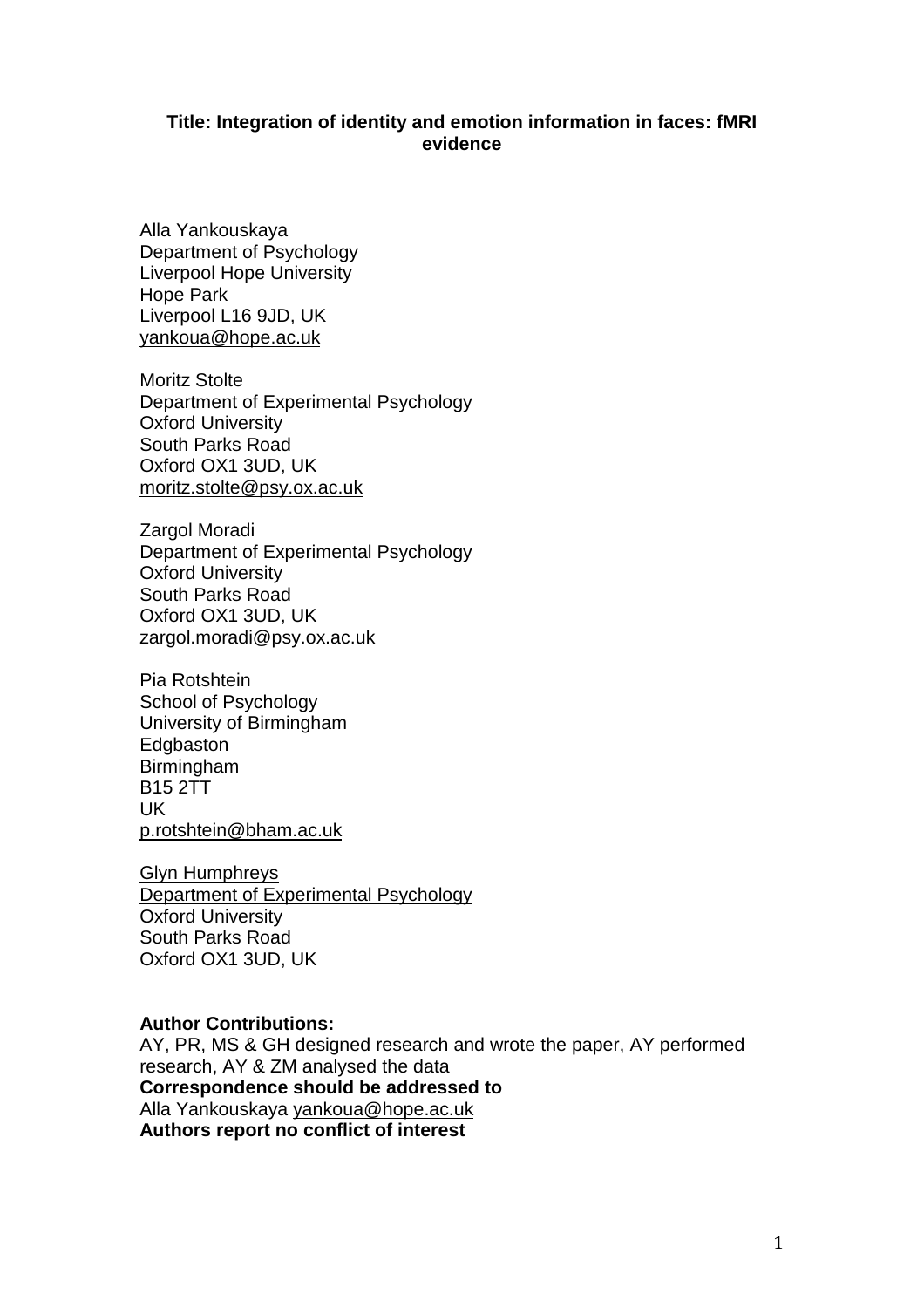#### **Abstract**

Separate neural systems have been implicated in the recognition of facial identity and emotional expression. A growing number of studies now provide evidence against this modular view by demonstrating that integration of identity and emotion information enhances face processing. Yet, the neural mechanisms that shape this integration remain largely unknown. We hypothesize that the presence of both personal and emotional expression target information triggers changes in functional connectivity between frontal and extrastriate areas in the brain. We report and discuss three important findings. First, the presence of target identity and emotional expression in the same face was associated with super capacity and violations of the independent processing of identity and expression cues. Second, activity in the orbitofrontal cortex (OFC) was associated with the presence of redundant targets and changes in functional connectivity between a particular region of the right OFC (BA11/47) and bilateral visual brain regions (the inferior occipital gyrus (IOG)). Third, these changes in connectivity showed a strong link to behavioural measures of capacity processing. We suggest that the changes in functional connectivity between the right OFC and IOG reduce variability of BOLD responses in the IOG, enhancing integration of identity and emotional expression cues in faces.

**Key words**: facilitation effect, face processing, OFC, workload capacity

# **Introduction**

Rapid processing of information conveyed by faces is an essential skill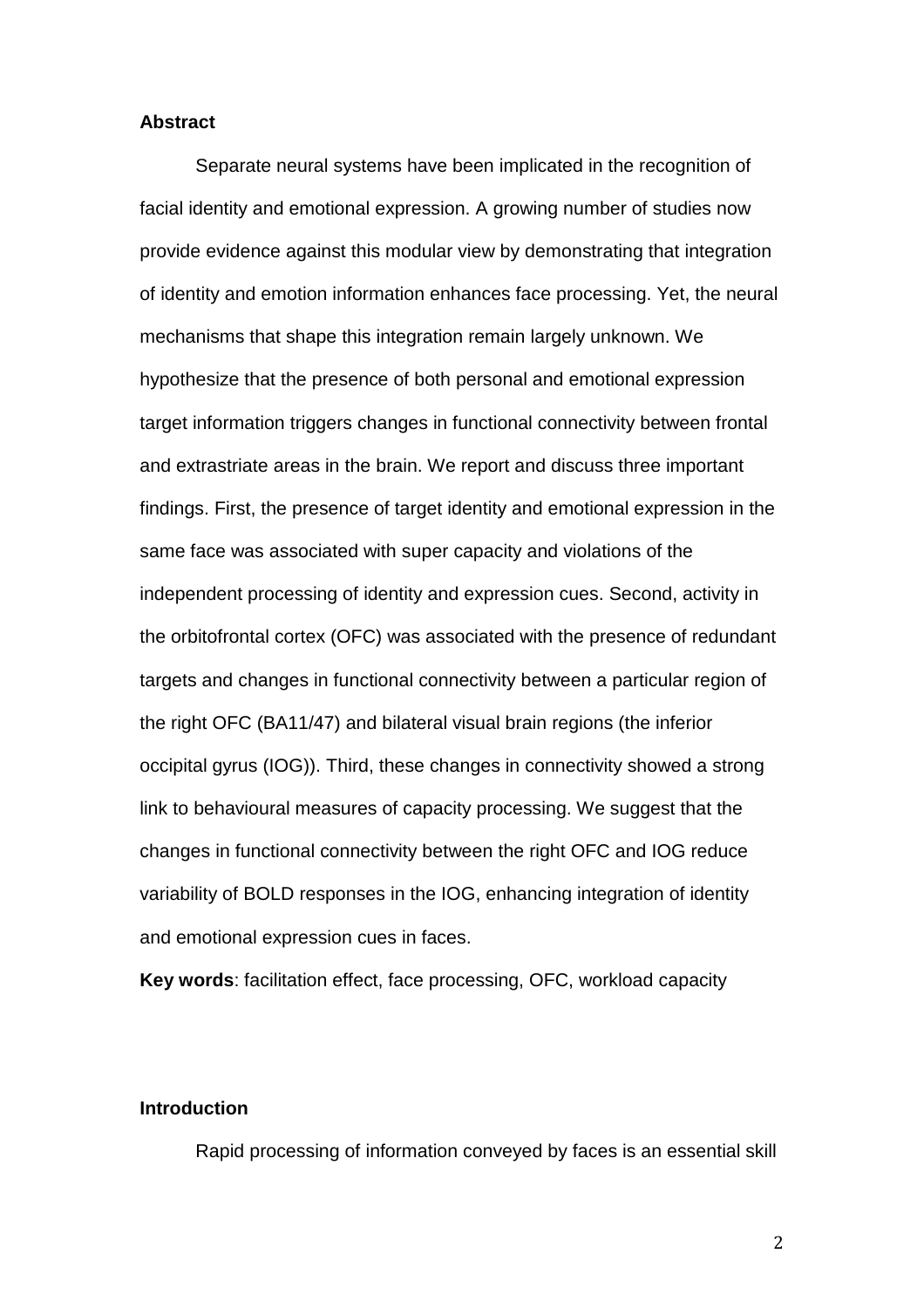in social interactions. Understanding the brain mechanisms underlying this ability has been a core issue since the inception of experimental psychology, but we are still far from developing a full account. Influential cognitive and neural models of face perception (Bruce & Young, 1986; Haxby, Hoffman, & Gobbini, 2000) have proposed independent, parallel routes for processing personal and emotional information in faces.

Although, mounting evidence against this view emerged since, the architecture of face processing is still open for debate. Of direct relevance here is work demonstrating facilitation effects between identity and emotion cues in faces (Bach, Schmidt-Daffy, & Dolan, 2014; D'Argembeau & Van der Linden, 2011; de Gelder, Frissen, Barton, & Hadjikhani, 2003; Duchaine & Yovel, 2015; Fisher, Towler, & Eimer, 2016; Fitousi, 2016; Johnson, Senju, & Tomalski, 2015; Li et al., 2010; Liu, Chen, & Ward, 2014; Martens, Leuthold, & Schweinberger, 2010; Soto, Vucovich, Musgrave, & Ashby, 2015; Van den Stock & de Gelder, 2012; Yankouskaya, Booth, & Humphreys, 2012). For example, clinical studies reported that emotional expression enhanced recognition of a person in patients with prosopagnosia (de Gelder et al., 2003). Studies with healthy individuals found that unfamiliar faces that had been learned with emotional expressions were recognized better compared to faces learned with a neutral expression (D'Argembeau & Van der Linden, 2011; Liu et al., 2014). Fitousi (2016) provided compelling evidence that the variant and invariant facial attributes of emotion and identity do interact in the binding process. Mutual facilitation between matching facial identity and facial expressions, in accuracy as well as in reaction times, was reported in a study that investigated the interactions between identity and expressions of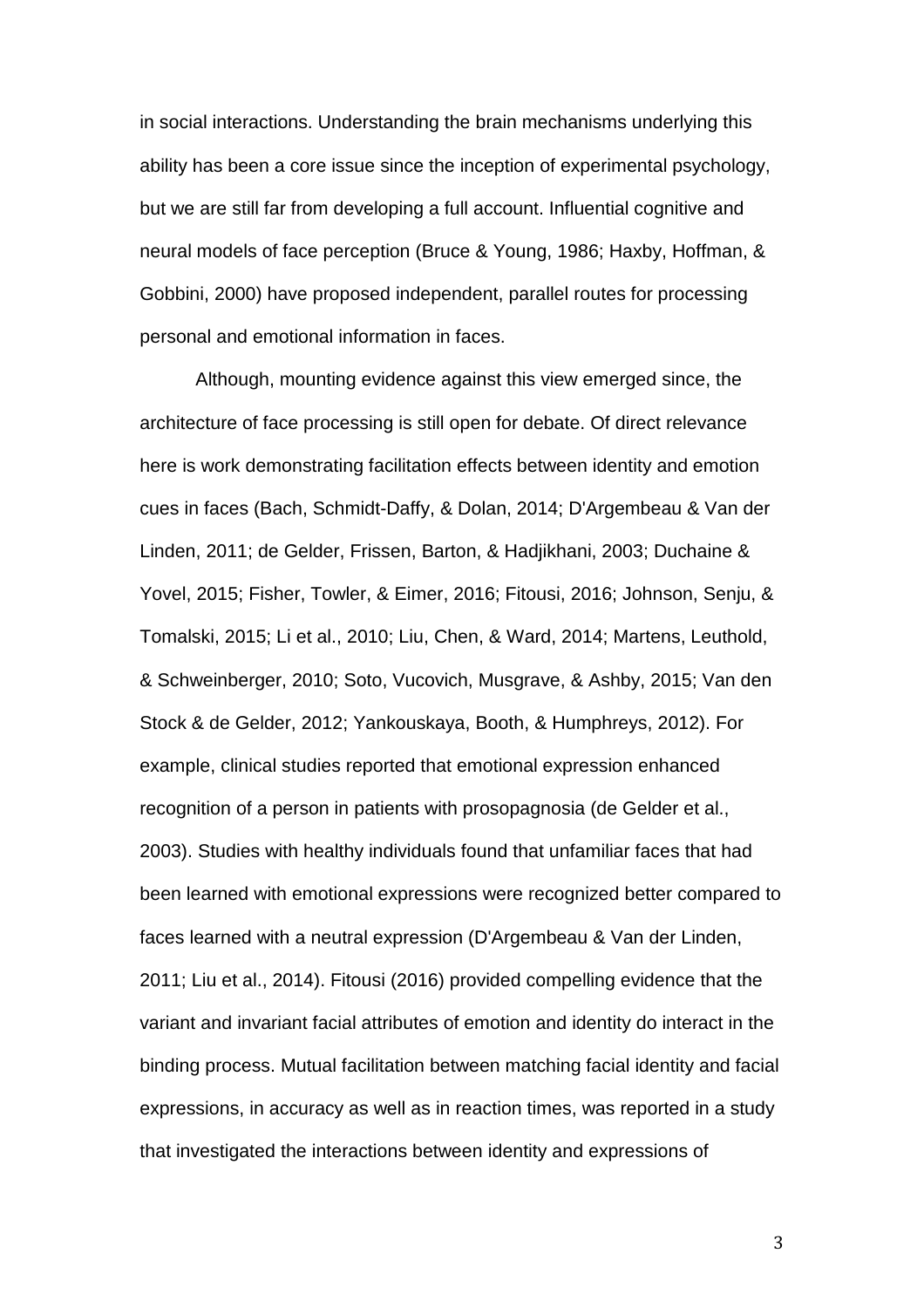unfamiliar face (Levy & Bentin, 2008). Furthermore, it was demonstrated that observers can use personal information as a reference on which they can faster compute expressions and that they can also use unique expressions to facilitate computations of identity (Ganel, Goshen-Gottstein, & Ganel, 2004). Moreover, when participants were required to attend to both target identity and target emotion in faces, they responded faster to a face containing both targets compared to faces containing either single target (Yankouskaya et al., 2012).

A key question unanswered to this day is how the brain supports the facilitation effect in faces. Does the presence of both the identity and emotion targets enhance communication between brain areas, gaining processing capacity? Another possibility is that the facilitation effect in faces employs brain mechanisms similar to those supporting the redundant target effect in processing of multiple object attributes (Mooshagian, Kaplan, Zaidel, & Iacoboni, 2008). Answering these questions will inform current models of face processing and may have important implications for clinical studies (e.g., autism spectrum disorders, prosopagnosia). Here we aim to contribute toward understanding brain mechanisms of the facilitation effect between personal and emotional information in faces.

Behavioural evidence for the facilitation effect between identity and emotion in faces comes from studies employing a dual task (Miller, 1982) where, for example, participants are required to monitor two sources of information in a face simultaneously (target person and target emotion) to decide if any target is present or absent (Yankouskaya et al., 2012). The facilitation effect occurs for combinations of emotionally valenced expressions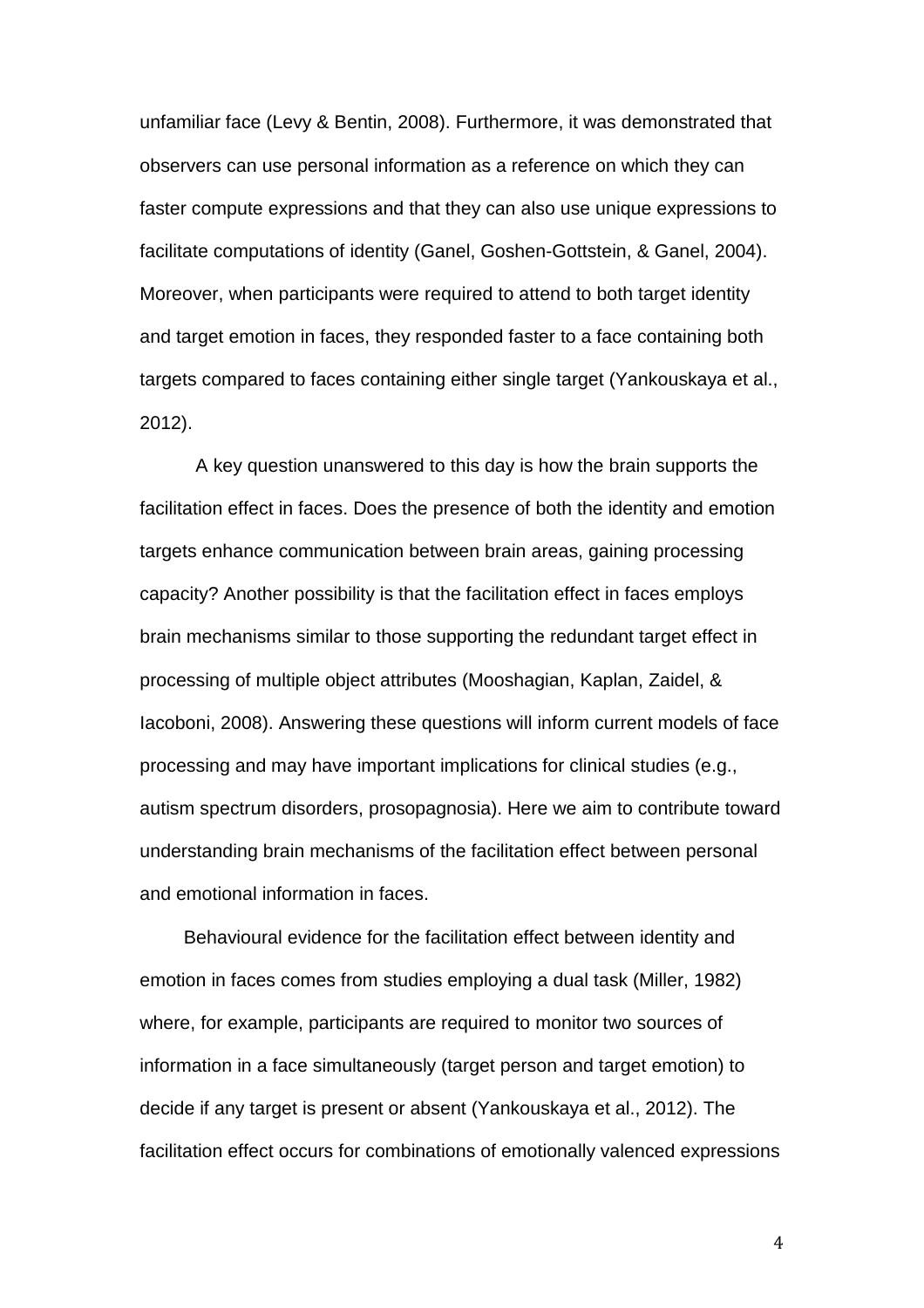with facial identity but not when identity is combined with a neutral expression (Yankouskaya et al., 2012). By asking individuals to attend to two sources of target information at the same time, this experimental paradigm overcomes some limitations of previous studies (Yankouskaya, Rotshtein, & Humphreys, 2014).

The above studies used mathematical tests of capacity measures (Eidels, Townsend, Hughes, & Perry, 2015a, 2015b; Townsend & Wenger, 2004) and the race model (Miller, 1982; Mordkoff & Miller, 1993) that enabled a precise estimation of the facilitation effect and the inference about cognitive mechanisms underlying the relationship between the processing of identity and emotional expression. For example, by varying the number of available sources of information in faces (e.g., target emotional expression, target personal information or both target emotion and target identity) it is possible to model and estimate the architecture of processing (Townsend & Eidels, 2011). If the identity and emotion cues are processed in stochastically independent fashion, varying workload of information will not change the efficiency processing of the system implying unlimited capacity (parallel architecture of processing). If the presence of both the identity and emotion target information benefits performance (i.e., faster response time), the processing is characterised as having co-active architecture indicating increased efficiency in processing (super capacity) (Townsend, Fific, & Neufeld, 2007; Townsend & Wenger, 2004). It has to be noted that the term 'co-activation' means that information about one target is added together with that from the other target in a subsequent pooled outlet (Eidels et al., 2015b).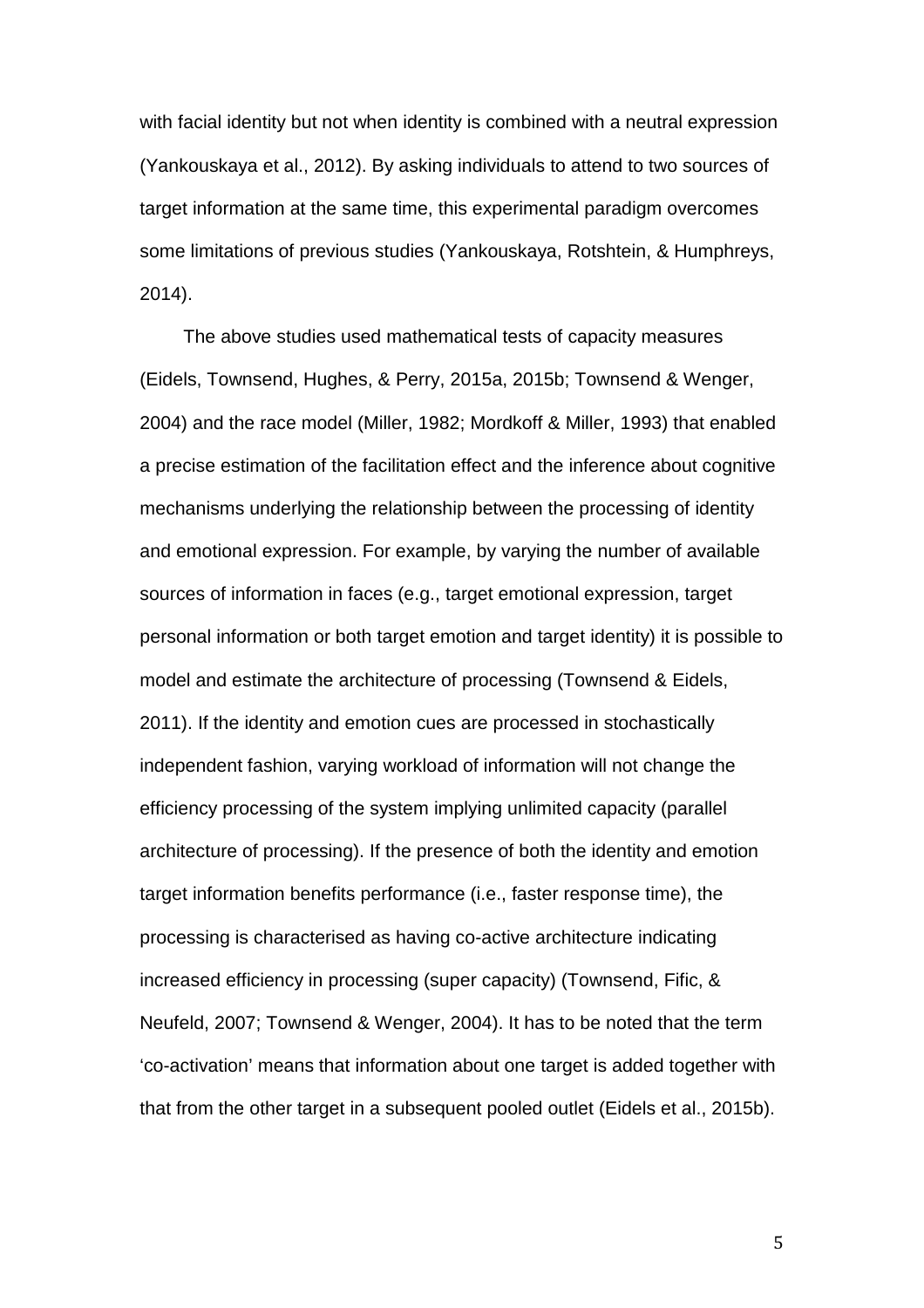Previous studies tested the facilitation effect in face processing which was operationalised in terms of a gain in response time (RT-gain) for a face containing both target identity and target emotion compared to faces with either single target (Yankouskaya et al., 2012; Yankouskaya, Humphreys, & Rotshtein, 2014). It was demonstrated that the presence of these two facial cues triggered co-active processing that led to increasing processing efficiency. Moreover, the capacity of the system was significantly superior to those predicted by independent processes (Yankouskaya, Humphreys, et al., 2014).

The dual task with faces generates behavioural effects of co-active processing (i.e., faster RT, large RT gain) similar to those observed in experiments with simple objects (Miller, 1982; Mordkoff & Miller, 1993; Murray, Foxe, Higgins, Javitt, & Schroeder, 2001). It is plausible to assume that although face and object processing employ different neural mechanisms (Haxby et al., 2001; Rolls, 2008), the brain may use a unified mechanism to facilitate processing of multiple visual signals. For example, electrophysiological (Miniussi, Girelli, & Marzi, 1998; Saron, Schroeder, Foxe, & Vaughan, 2001) and neuroimaging studies (Iacoboni & Zaidel, 2003; Roser & Corballis, 2003; Schulte et al., 2006) supporting the co-active processing with simple objects suggest that two neural mechanisms are involved in generating the redundancy gains – a posterior one associated with posterior callosal connectivity and extrastriate activation (BA 17, 18), and an anterior one that involves frontal areas (BA 44, 46, 47). The extrastriate activation was linked to attention-independent, automatic processes for efficient and fast transmission of redundant information at an early sensory processing stage,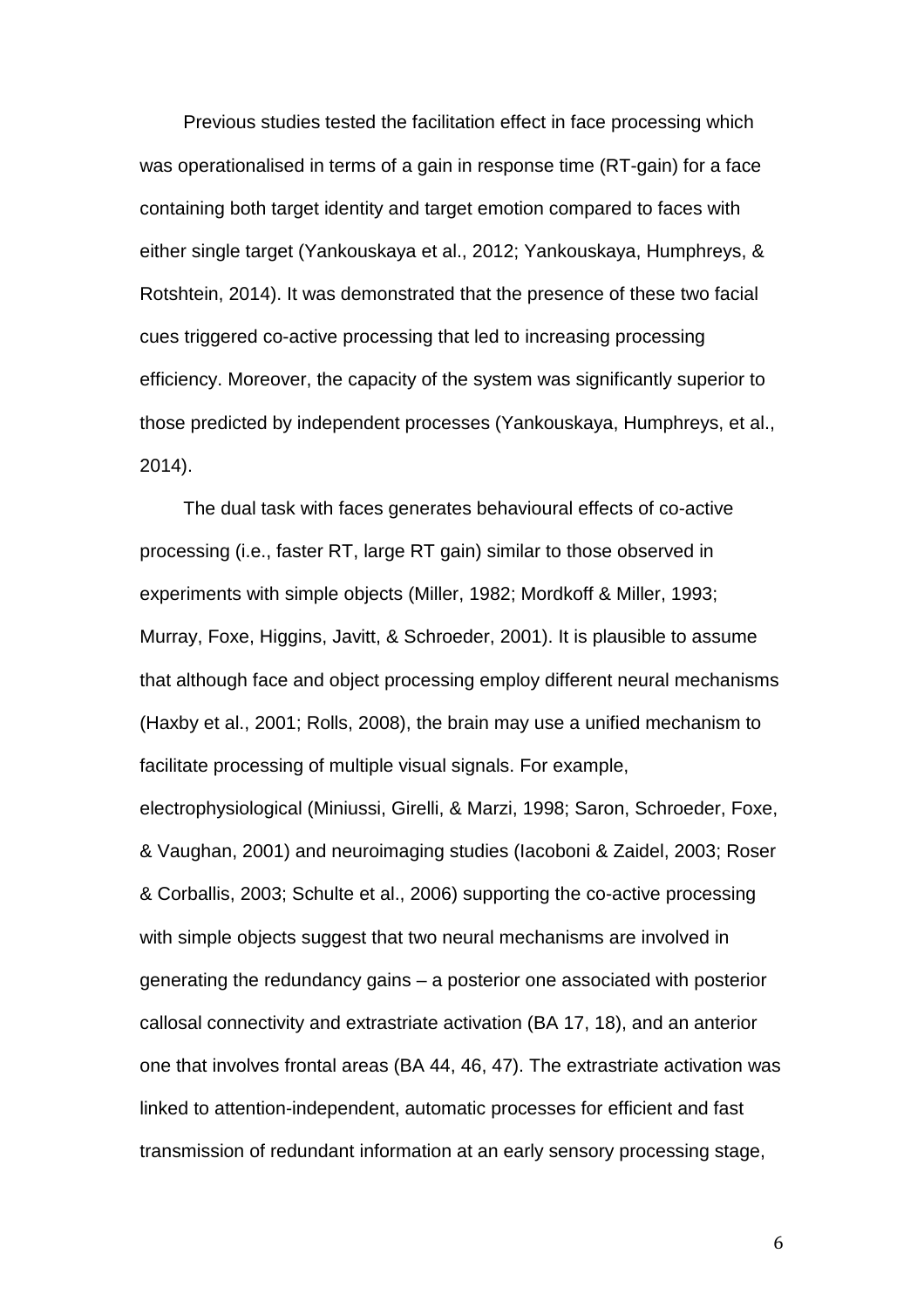whereas the frontal areas were associated with modulation and attenuation of response facilitation from redundant targets (Schulte et al., 2006) .

Recently, Shim and colleagues (2013) examined mechanisms of redundancy gain in complex objects (such as human faces, houses, scenes) by measuring BOLD responses to a single stimulus as a function of whether or not other stimuli are also presented simultaneously. The authors argued that the redundancy gain observed at early retinotopic cortex resulted from feedback from higher visual areas and might underlie perceptual averaging and other ensemble coding phenomena observed behaviorally (Shim, Jiang, & Kanwisher, 2013). Similar findings were reported in other studies on redundancy gains (Jiang, Kwon, Shim, & Won, 2010; Sweeny, Haroz, & Whitney, 2013).

The neuroimaging studies above provide clear evidence for neural communication between higher and lower cortical areas to efficiently integrate visual information from multiple sources. However, the majority of these studies on redundancy gains were looking at spatial localization of the effect in simple objects or employed pre-defined regions of interest to test hypotheses about an involvement of specific brain areas in complex object processing. This limits our understanding of whether the RT-gain in the processing of identity and emotion in faces may recruit different brain regions.

Neuropsychological studies report that individuals with occipitotemporal brain lesions who demonstrate an impaired ability to process facial configuration, show improved identity matching when faces display emotional expression, irrelevant to the task (de Gelder et al., 2003). In the study by de Gelder et al. (2003) participants were required to match a complete face to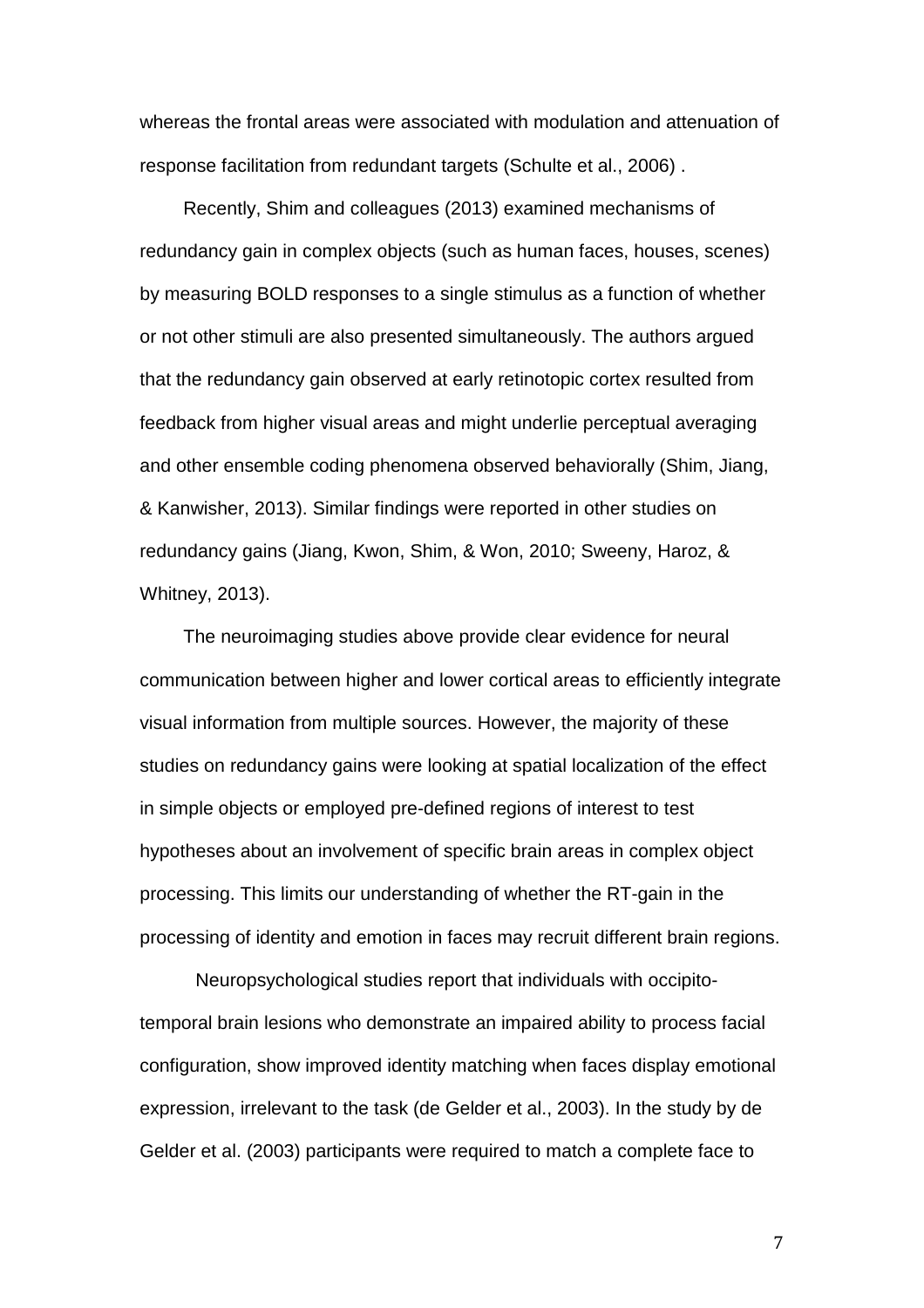two face parts (either mouth or eyes) displayed underneath. It was proposed that, as a consequence of brain damage, the relative speed of processing of the different, parallel routes involved in processing identity and emotion may be altered in a way that the slower route (i.e., emotional processing) can become the fast one or sometimes the only available route. Thus, the presence of an emotional expression would enhance the sensitivity to stimulus orientation and the ensuing configural processes. Interestingly, although the facilitation effect of emotional expression on identity recognition was specific to patients only, both patient's and control subject's neuroimaging data showed activation in the right orbitofrontal cortex (rOFC) – a region involved in top-down modulation of processing invariant facial features in the inferior occipital (IOC) and fusiform cortex (FFC) (Haxby et al., 2001; Li et al., 2010). This finding indicates that the OFC may play a role in reallocating processing resources between the streams for identity and emotion.

Taken together, the studies with patients and healthy individuals indicate that at least two areas may contribute to the facilitation effect when processing identity and emotion in faces – the frontal cortex (such as BA 44, 46, 47) and the extrastriate cortex (such as BA 17, 18). Here we tested this assumption. In addition, we hypothesise that the facilitation effect in faces may be associated with changes in the functional connectivity between higher and lower cortical areas. We collected fMRI data during a dual task with face stimuli that was reported previously (Yankouskaya et al., 2012) where the results indicated super capacity in processing of identity and emotional expression information in faces. This experiment included three types of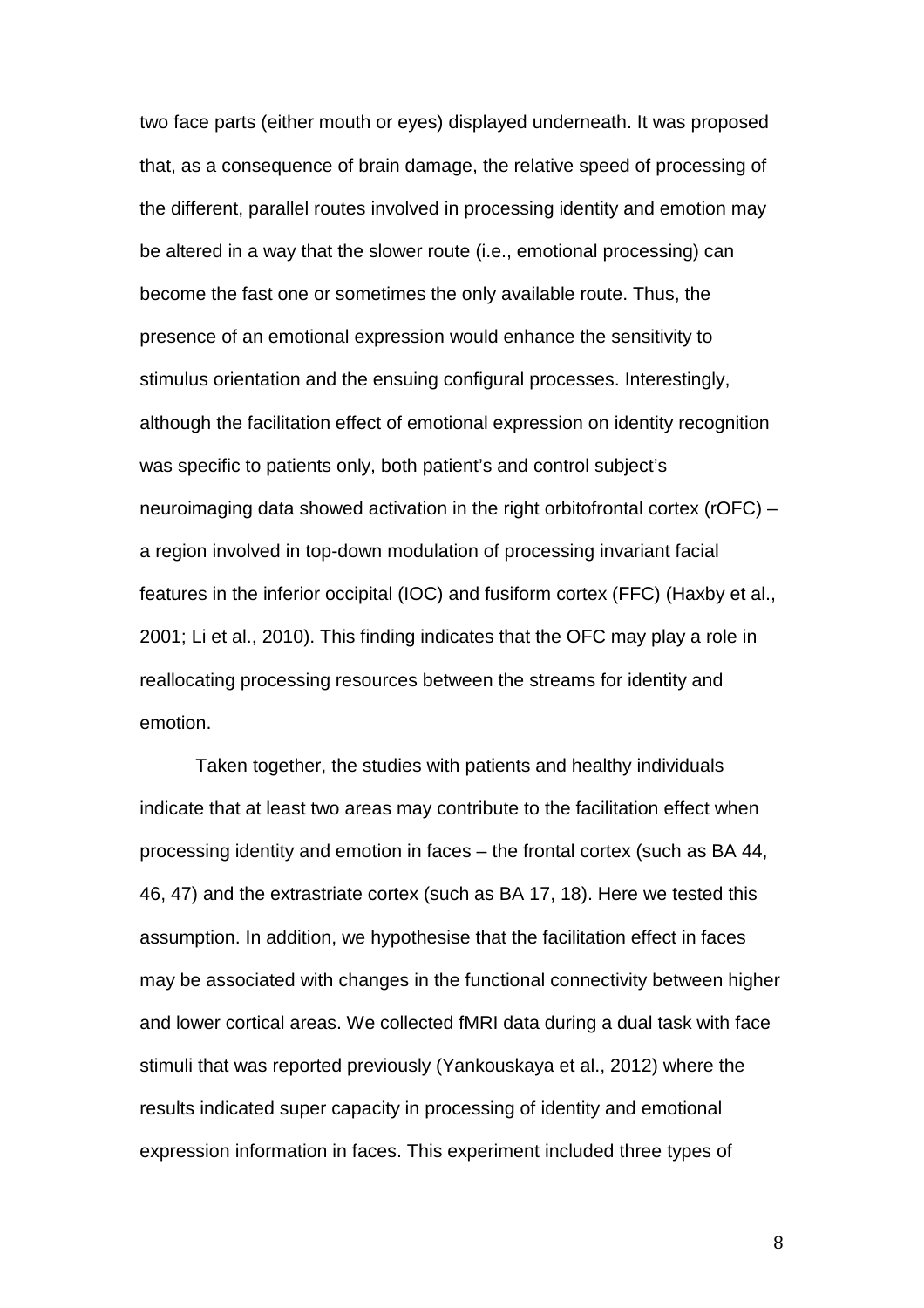target faces: 1) target identity (I), 2) target emotional expression (E) and 3) faces displaying both identity and expression targets (IE), as well as, three faces containing no target (NT1, NT2, NT3). Participants were asked to indicate as quickly and accurately as possible whether a displayed face contained a target.

In the absence of a precise hypothesis regarding the brain areas involved, we adopted an exploratory approach in fMRI data analysis. First, we tested whether facilitation effects in faces containing both targets showed regional specificity in the brain (e.g., in OFC and extrastriate areas) by performing a whole-brain univariate analysis. To examine whether the facilitation effect in faces may be associated with changes in the functional connectivity between higher and lower cortical areas, we applied a multivariate, data-driven approach (Whitfield-Gabrieli & Nieto-Castanon, 2012) and analysed changes in functional connectivity across the brain that are dependent on the redundant (IE) condition. By adopting the multivariate approach, we eliminated an experimental disadvantage of a user selection bias in targeting brain regions involved in the processing of redundant information in faces. Furthermore, a data-driven approach may help to amplify inherent interactions between previously established areas in face processing networks.

# Materials & Method

## *Participants*

Seventeen right-handed participants (ten females; mean age 23.6 years) with normal or corrected-to-normal vision and no history of neurological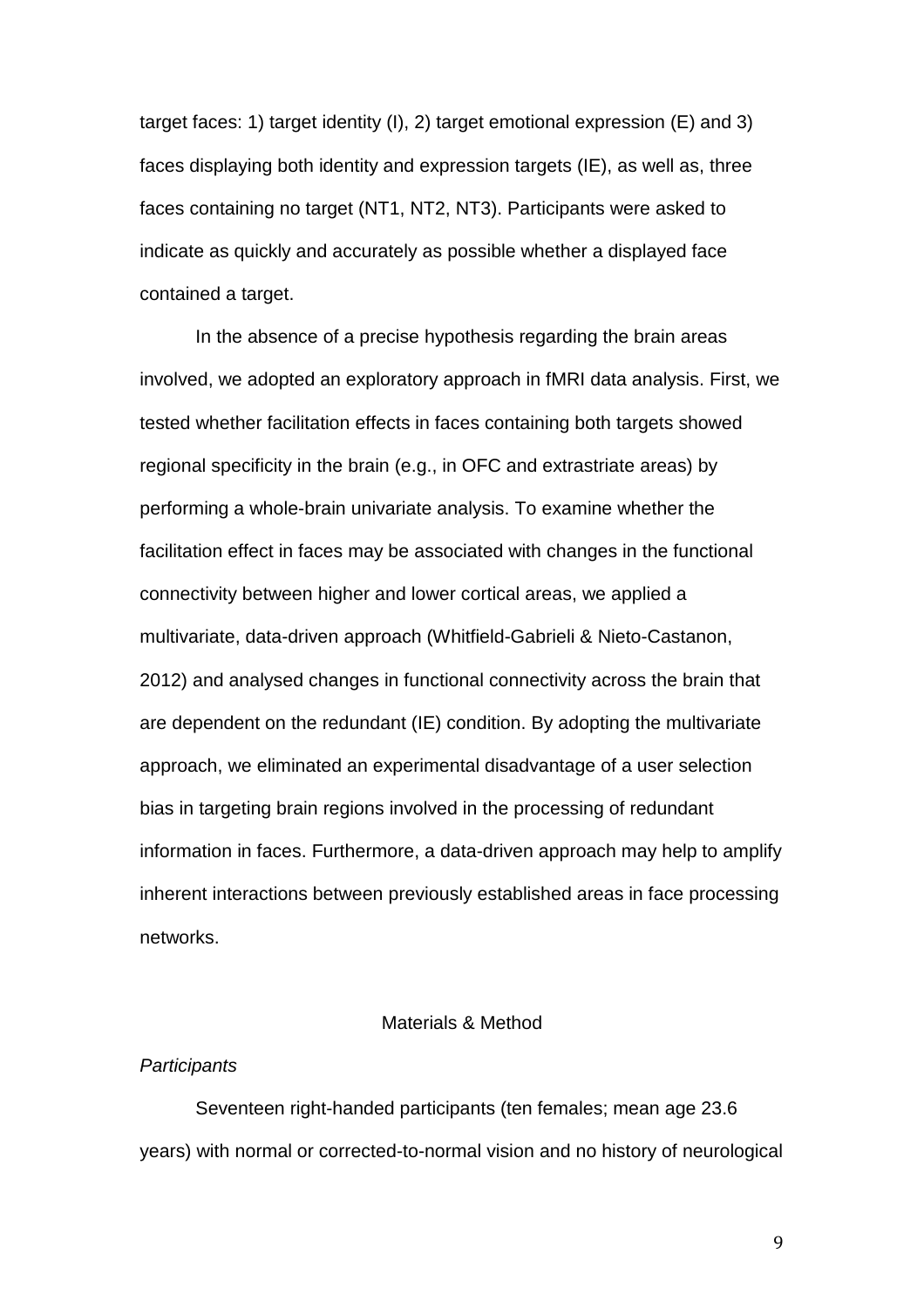disorders participated in this study. The data of one participant were discarded due to extensive head movements and signal loss in the OFC/ITG (Supplementary Material, Figure S2, Participant 17, for details). The experiment was carried out in accord with the ethical guidelines of the British Psychological Society and approved by the Ethics Committee of the School of Psychology (University of Birmingham). An entry screening procedure and questionnaire ensured that participants were aware of all critical health and safety issues associated with fMRI. Each participant gave written informed consent at the start.

#### *Stimuli*

Three sets of 6 photographs were randomly assigned across participants. All face images were sourced from The NimStim Face Stimuli Set (Tottenham et al., 2009). The sets consisted of Caucasian actors (please, see the identity number of the models in the Supplementary Material). Recognition of facial expression in all the photographs was previously rated as 80% or more (Tottenham et al., 2009) (an example of a set consisted of female Caucasian faces, see Figure 1). The photographs were cropped around the hairline to eliminate the possibility of target judgments being based on hairstyle. Any visible background was coloured black. A detailed description of stimuli selection can be found in Yankouskaya, et al. (2012).

The presentation of the stimuli and data acquisition were controlled using Cogent 2000 and Cogent Graphics developed by the Cogent 2000 team at the FIL and the ICN (http://www.vislab.ucl.ac.uk/cogent\_2000.php).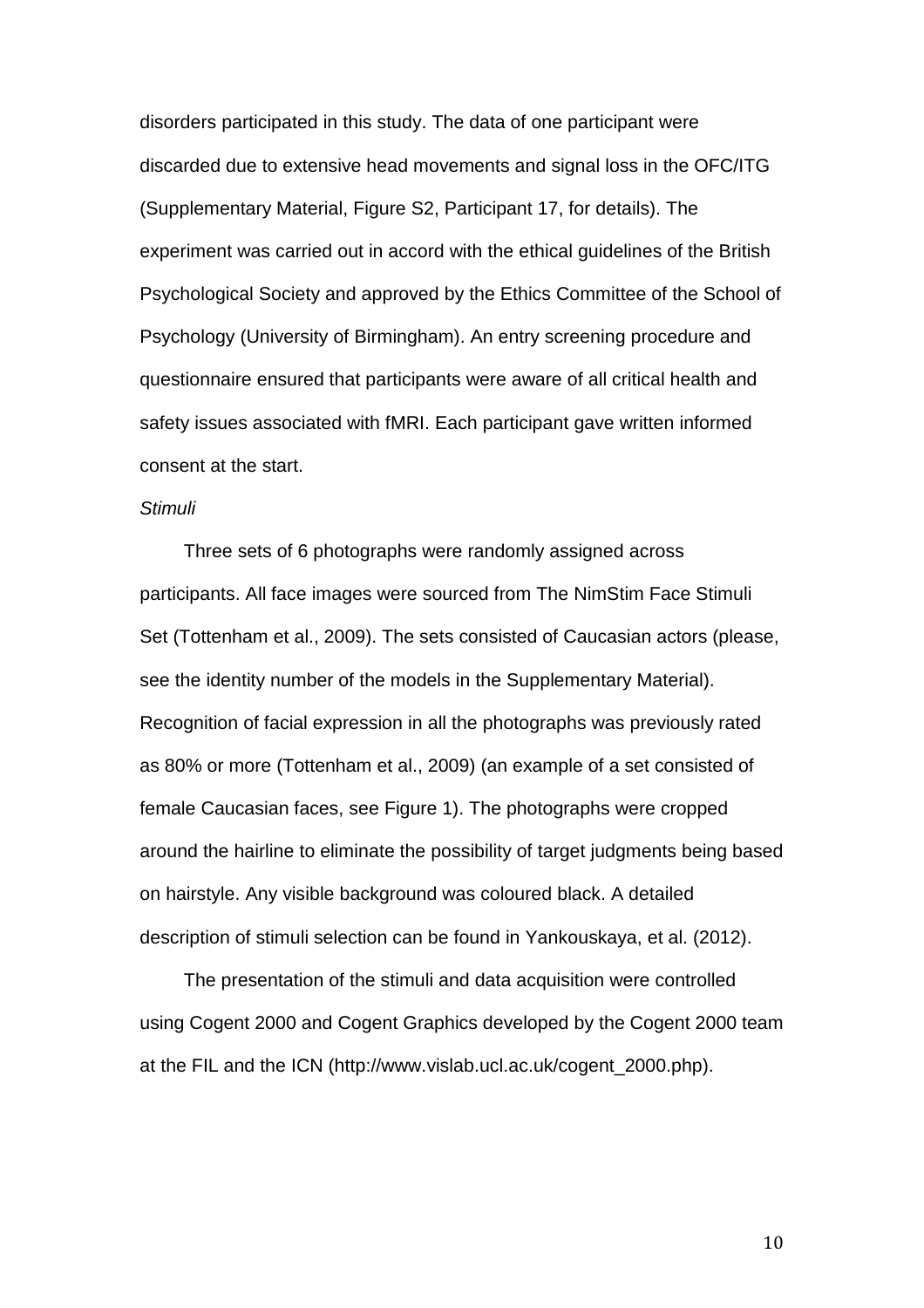

*Figure 1.* An example of the stimuli set. IE – a face containing both the target identity and the target emotional expression; I – a face containing the target identity but not the expression;  $E - a$  face containing target emotional expression; NT1-NT3 faces containing neither the target identity nor the target emotion. In this study, we used faces from the NimStim database, but due to publication restrictions, we present other faces here (Ekman & O'Sullivan, 1988) as examples only.

# *Design and procedure*

A divided attention task was used, similar to that reported in Yankouskaya et al. (2012). Participants were presented with a set of selected photographs of faces that varied in identity and emotion, and they were instructed to respond "target present" as quickly and accurately as possible when they saw a target person and/or a target emotional expression. When they saw neither the target person nor the target emotional expression, participants were required to respond "target absent". Half of the trials used stimuli containing at least one target (target identity - person 1, target emotional expression - sad, or both targets). The targets were: Person 1 expressing a sad emotion (redundant targets); Person 1 with a happy expression (target identity and non-target expression); Person 2 with a sad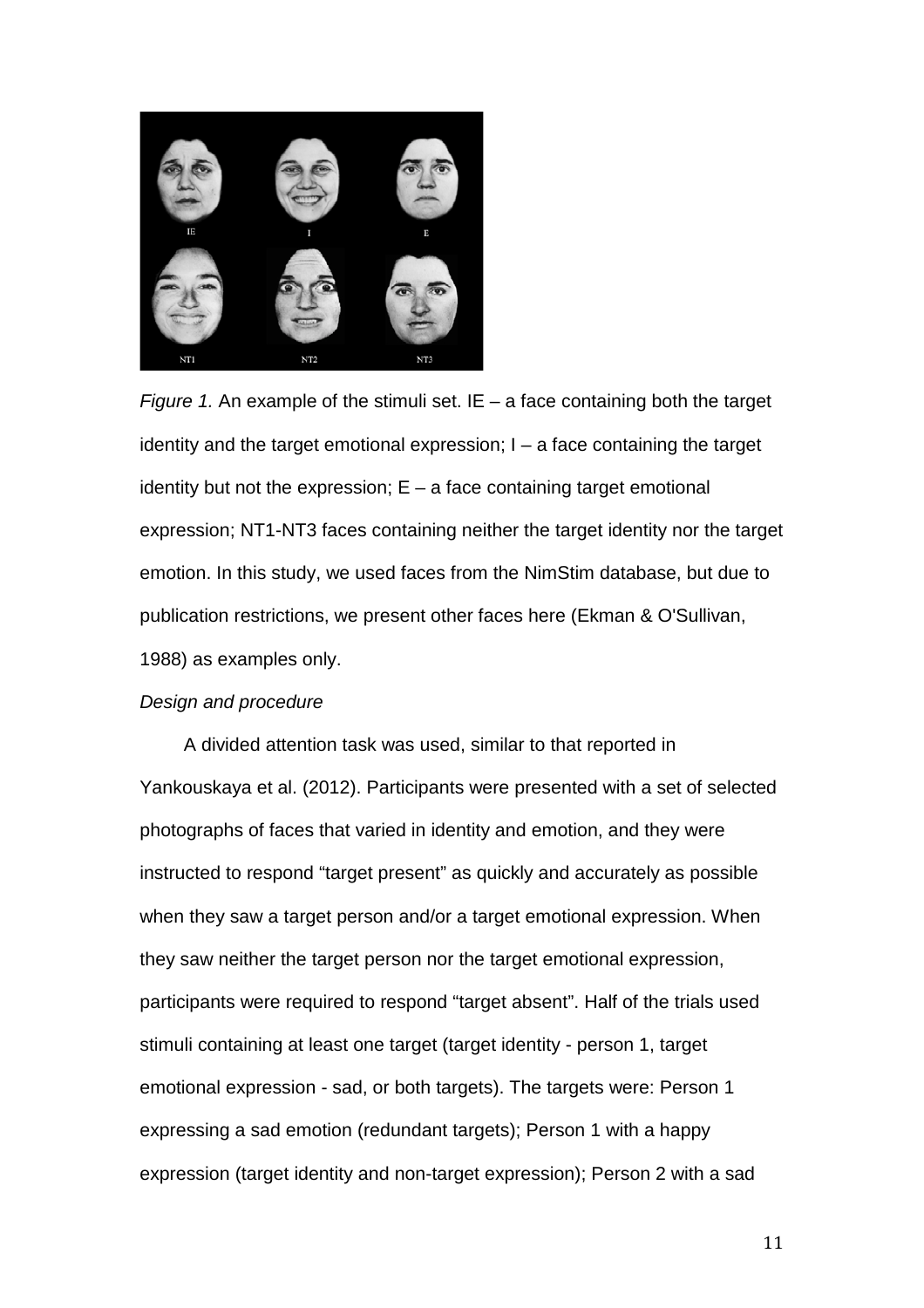expression (target expression and non-target identity). The other half of the trials used stimuli that did not convey any target attribute: Person 3 with a neutral expression, Person 4 with a surprised expression and Person 5 with an angry expression (all of them non-target-identity and non-target emotion). Prior to the scanner sessions, participants completed an initial practice block of 30 trials during which they were given feedback on their accuracy and reaction time (RT) after each trial.

The experiment was divided into six sessions. In each session, there were 60 trials (10 events per condition) in a random order. A trial started with a 500 ms fixation cross, followed by a 500 ms presentation of a face and ended with a blank screen of random duration (3.5-7 sec). Participants responded "target present" or "target absent" by pressing buttons with their index fingers using the response box.

#### *Behavioural data analysis*

To assess behavioural characteristics of the facilitation effect, three analyses were carried out. First, we examined the effect of target (IE, I, E) on accuracy and response time using repeated measures ANOVA. Second, we calculated individual's RT-gain using RTs for correct responses only. Previously, it has been shown that some observers might favour one dimension over another, and it was suggested to use more conservative estimation of RT-gain by subracting the mean RT for redundant targets from the mean RT for the fastest single target (Biederman & Checkosky, 1970; Mordkoff & Yantis, 1991). Therefore, prior to computing RT-gain, we identified the fastest single target (I or E) and then defined RT-gain as follows: [mean RT fastest single target – mean RT for IE condition]. A one-sample t-test was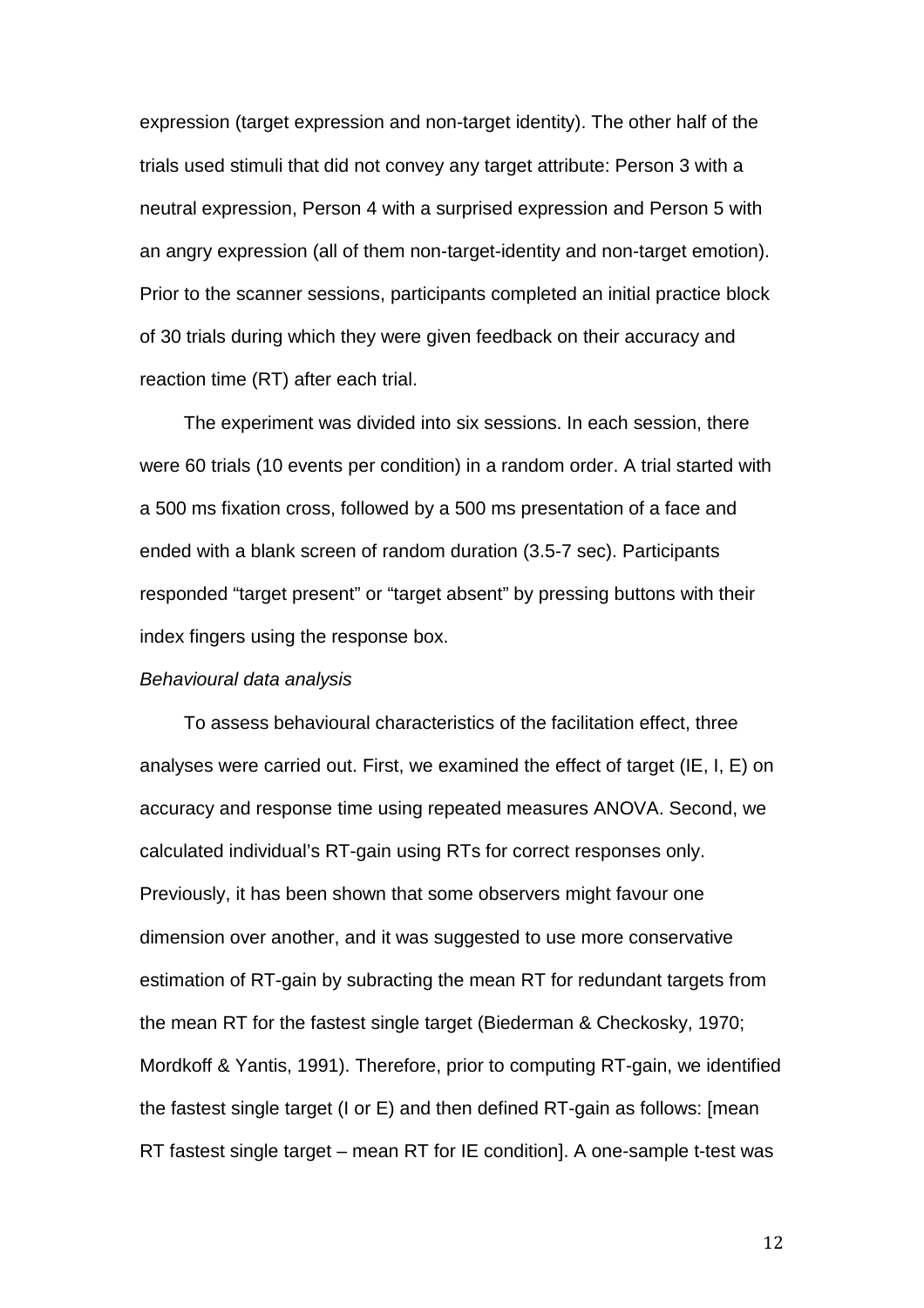used to test whether the magnitude of RT-gains across participants was significantly greater than zero.

The third analysis tested architecture and workload capacity (efficiency) of processing identity and emotional expression. Workload capacity is defined by the rate or unit of work that can be accomplished in a given amount of time (Townsend & Eidels, 2011). The evaluation of workload capacity is a critical factor in determining the allocation of resources to optimise task performance – with more or less resources being allocated according to workload capacity and consequent effects on other ongoing processes (Maylor & Lavie, 1998).

If the processing speed of an individual target is not affected by an increase in workload, the information processing system is defined as having unlimited capacity (i.e., either single target is processed simultaneously in a stochastically independent way). This type of processing is referred to as being unlimited in capacity, independent, parallel (UCIP) and considered as a baseline for capacity measures (Silbert, Townsend, & Lentz, 2009; Townsend & Wenger, 2004). If, after increasing workload, the processing speed increases, the system is considered to have super-capacity relative to the unlimited capacity system. The super-capacity processing indicates that the two single targets interact, producing qualitative changes to the system because the two signals are summed together before a decision ('target present') is made. If the processing speed slows down (i.e., two processes interact negatively interfering with one another) the system is considered to have limited capacity relative to the unlimited capacity processing. In this case, the system can be described as having limited resources, serial processing or possessing inhibitory connections across the channels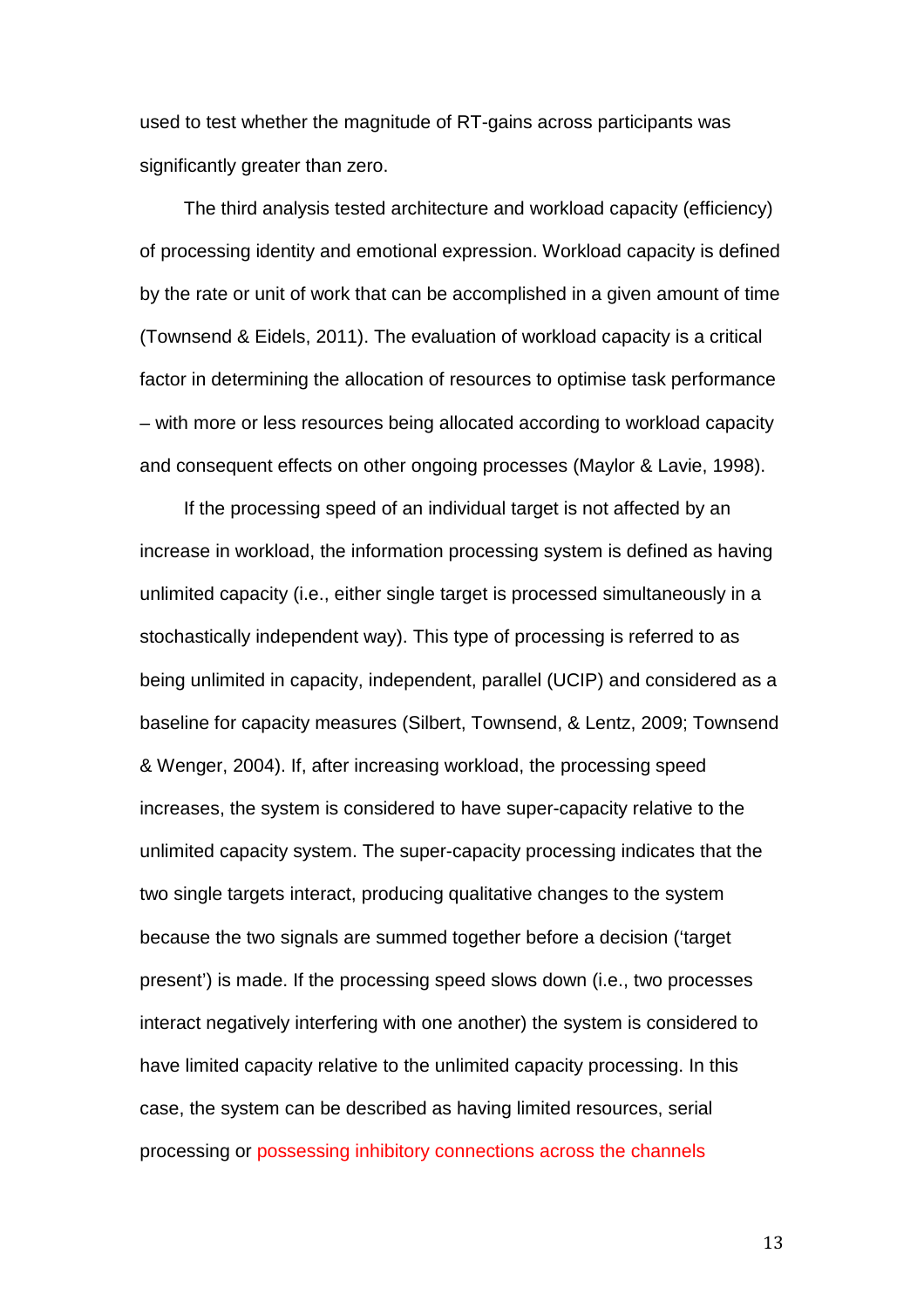(Townsend & Eidels, 2011; Altieri & Townsend, 2011; Townsend & Wenger, 2004 ).

For each condition, we calculated the empirical cumulative distribution function (CDF) using small time window bins (10ms). Then the empirical survivor function was computed for each condition at each time bin - this is simply the complement of the cumulative distribution (the proportion of trials that were slower than the specified RT). After averaging the CDFs for the redundant targets and each single target, the data were converted into survivor functions.

$$
C_{OR}(t) = \frac{-log[S_{IE}(t)]}{-log[S_{I}(t) * S_{E}(t)], (2)}
$$

C(t) reflects the capacity coefficient at a specific time point (t); S denotes the survival function at this time, i.e., the probability that a trial has not been completed.

For example, if responses for 10% of the trials were shorter than 400 ms than the survivor function for this time point indicates a 0.9 probability that a trial has not been completed by this time. The survival function of the redundant target condition is in the numerator, and the product of the survival functions for the two single target conditions is in the denominator. Therefore,  $C(t)=1$  implies unlimited capacity;  $C(t) < 1$  reflects limited capacity and  $C(t) > 1$ indicates super capacity. Thus, if identity and expression interact in a facilitatory fashion, we would expect the results to demonstrate that the system operates in super-capacity mode.

All computations were performed using Matlab codes (Townsend & Eidels, 2011). Subsequently the group capacity coefficient was generated by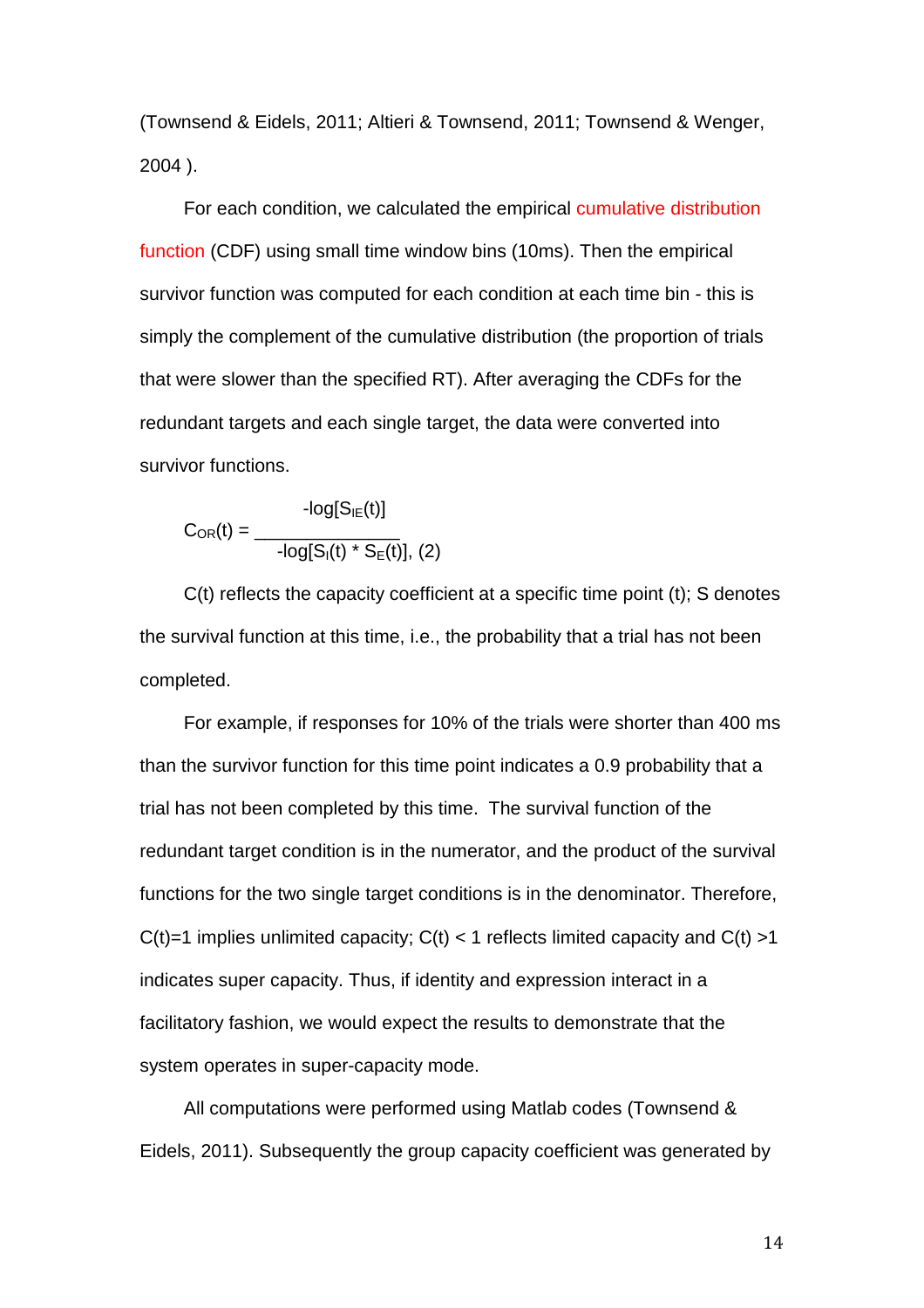creating a ratio of the averaged survivor functions at each time bin across participants (Hugenschmidt, Hayasaka, Peiffer, & Laurienti, 2010).

We also performed an additional analysis based on methodology proposed by Miller and colleagues (Miller, 1982) to obtain complementary evidence for interactive processing of identity and emotion information. This analysis is available in the Supplementary Material.

#### *Image acquisition*

MRI data were obtained using a Phillips 3T Achieva system with an eight-channel phased-array SENSE coil configuration (Birmingham University Imaging Centre). Six hundred and six T2\*-weighted images were acquired from each participant (41 contiguous 3-mm axial slices with 30° tilt (Deichmann, Gottfried, Hutton, & Turner, 2003) with no gap, echo time = 35 ms, repetition time = 2.4 s, flip angle =  $79.1^{\circ}$ , field of view =  $240 \times 240 \times 128$ ). T1-weighted anatomical data were also collected (175 sagittal slices, 1 mm x 1 mm  $\times$  1 mm, flip angle =  $8^\circ$ ; TE = 3.8 TR = 8.4). To remove spatial distortions caused by magnetic field inhomogeneity, we obtained a field map for each participant in the same space as functional images immediately after functional runs.

## *Neuroimaging data analysis*

Functional images were analysed using SPM8 software (Wellcome Department of Imaging Neuroscience, London, UK; www.fil.ion.ucl. ac.uk/spm). The first four volumes were discarded to allow for T1 equilibration. After timing correction, functional volumes were spatially realigned to the first EPI volume. Unwarping was used to compensate for nonlinear distortions caused by head movement and geometric distortions caused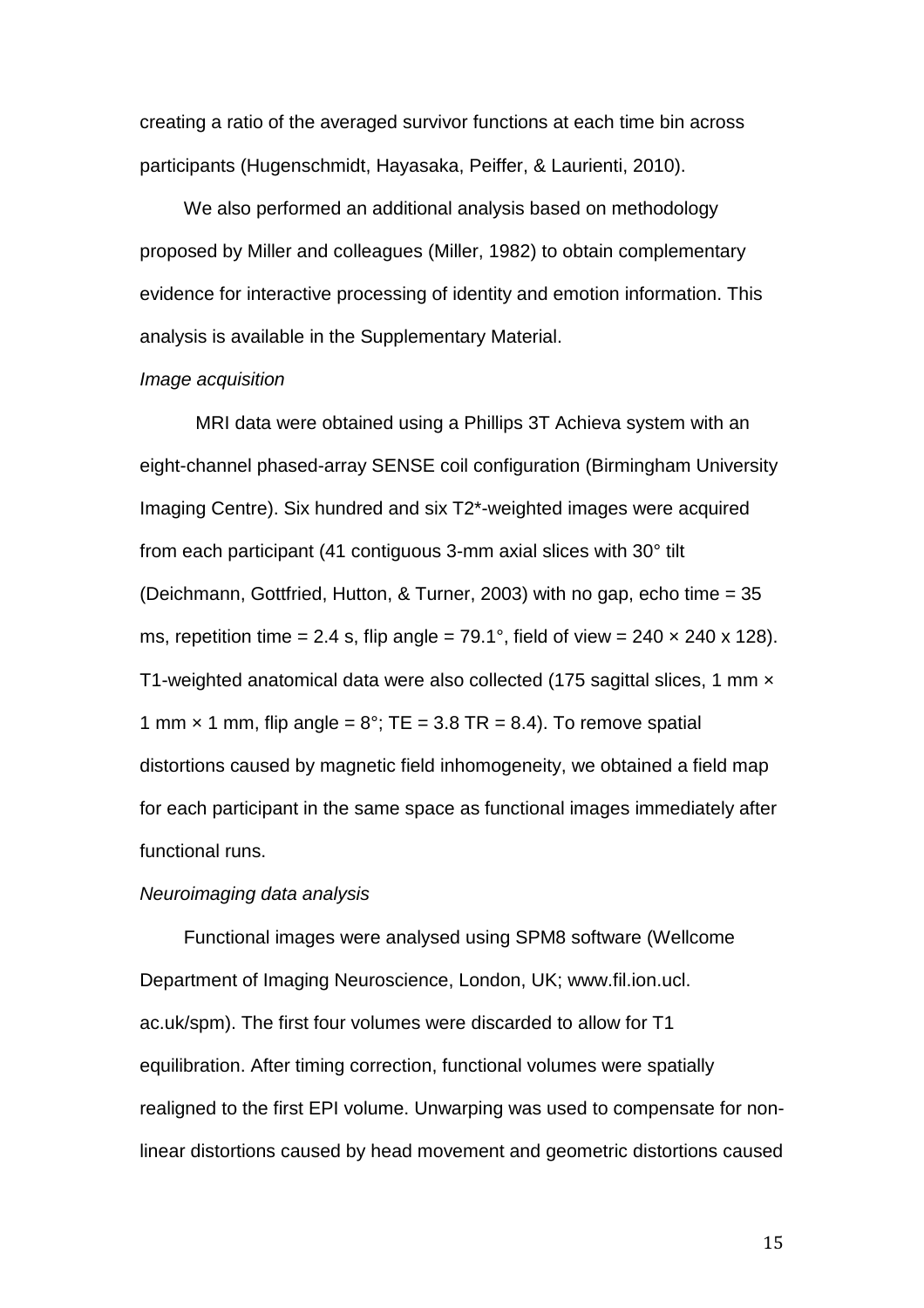by susceptibility-induced field inhomogeneity (Hutton et al., 2002). Field maps were estimated from the phase difference between the images acquired at the short and long TE with the FieldMap toolbox for SPM8. The anatomical T1 image was then co-registered to the mean EPI which had been generated during the realignment step and spatially normalized to the Montreal Neurological Institute (MNI) space using the SPM8 unified segmentation routine. Normalization of all EPI volumes was performed by application of the deformation parameters estimated in the anatomical normalization step. The original resolution of the anatomical (1mmx1mmx1mm) and EPI (3mmx3mmx3mm) images were maintained during the normalization step. Normalized EPI images were smoothed using a 6 mm full-width at halfmaximum Gaussian kernel. It has to be noted that to prevent removing crucial components of the task-related BOLD signal, the data were resampled only once after head motion correction (Swallow, Braver, Snyder, Speer, & Zacks, 2003).

*Univariate voxel-based analysis*. The data were modelled using the General Linear Model (GLM). First, individual fMRI time series for the six conditions were regressed onto a single fixed-effect general linear model. The single-subject hemodynamic responses were modeled by convolving deltastick functions aligned to the onset of each condition with a first-order canonical hemodynamic response function. Stimulus onsets were defined relative to the acquisition of the middle slice. The six motion-correction parameters estimated from the realignment procedure, and two temporal derivatives (one controlling for the small shift in pick of HDR, the second controlling for duration dispersion for pick HDR) were entered as regressors of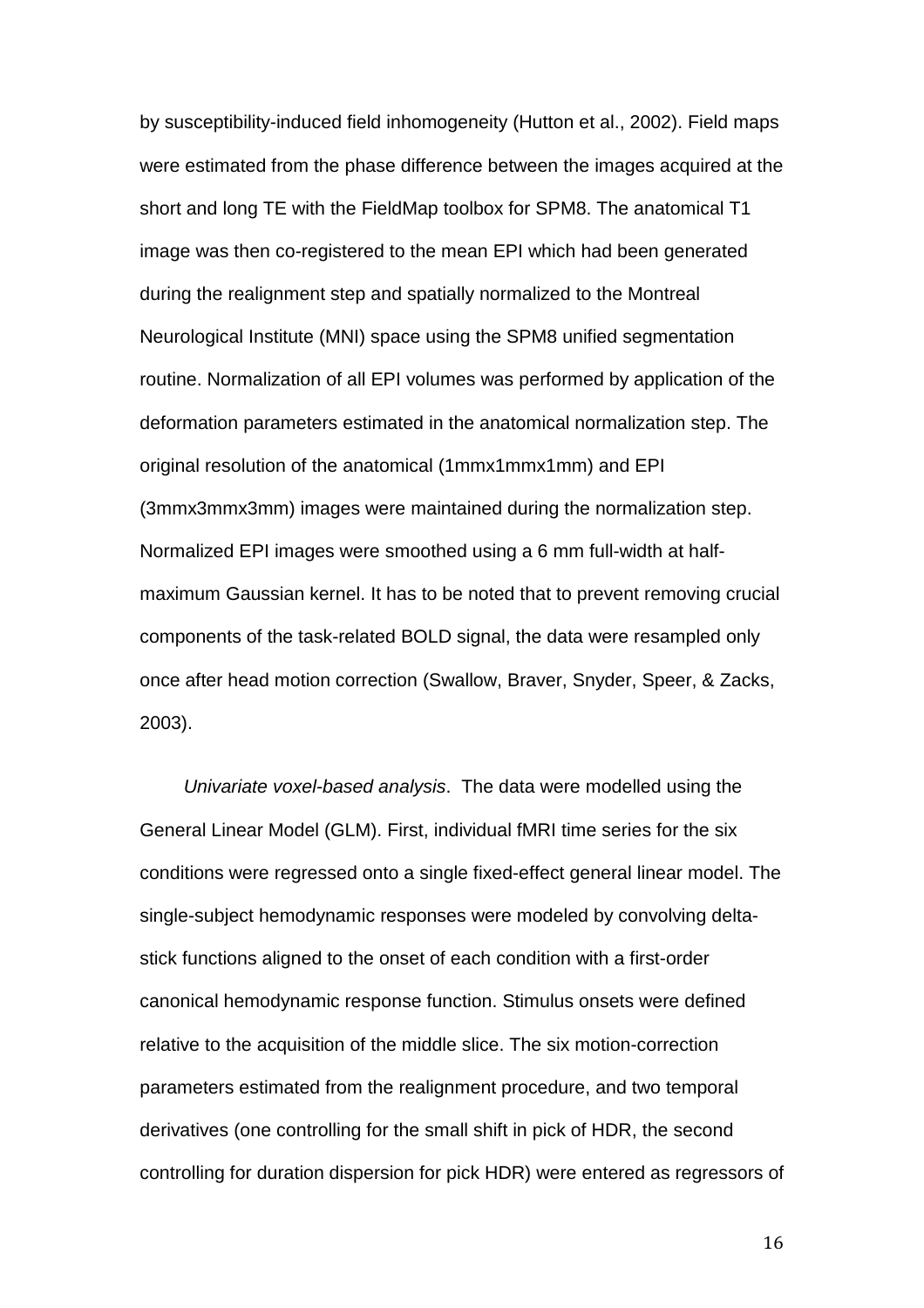no interest. To account for within subject correlation and the assumptions made about variance, the serial correlations were estimated with a ReML (restricted maximum likelihood) algorithm using an autoregressive AR(1) model during parameter estimation. This estimate assumes the same correlation structure for each voxel, within each run. The ReML estimates are then used to correct for non-sphericity during inference by adjusting the statistics and degrees of freedom appropriately. To accommodate betweenrun differences in the raw BOLD signal, data from each run were scaled to have a grand mean value of 100 across all voxels and volumes. Individual statistical parametric maps were then generated from linear contrasts between the different conditions and entered into random effect analysis (Friston, Holmes, Price, Buchel, & Worsley, 1999; Friston, Holmes, & Worsley, 1999) for the group statistical interference.

#### *Functional connectivity analysis*.

EPI images were preprocessed in a similar way as for the whole-brain univariate analysis with an additional preprocessing step - the componentbased noise correction method (CompCor) (Whitfield-Gabrieli & Nieto-Castanon, 2012). Previous studies suggested that removing physiological and other noise sources increased the sensitivity and selectivity of functional connectivity MRI analysis. The CompCor method models the influence of noise as a voxel-specific linear combination of multiple empirically-estimated noise sources, eliminates head movements, performs temporal filtering and windowing of the residual blood oxygen level-dependent (BOLD) contrast signal. The waveform of each brain voxel was filtered using a bandpass filter (0.008-0.09 Hz) to reduce the effect of low-frequency drift and high-frequency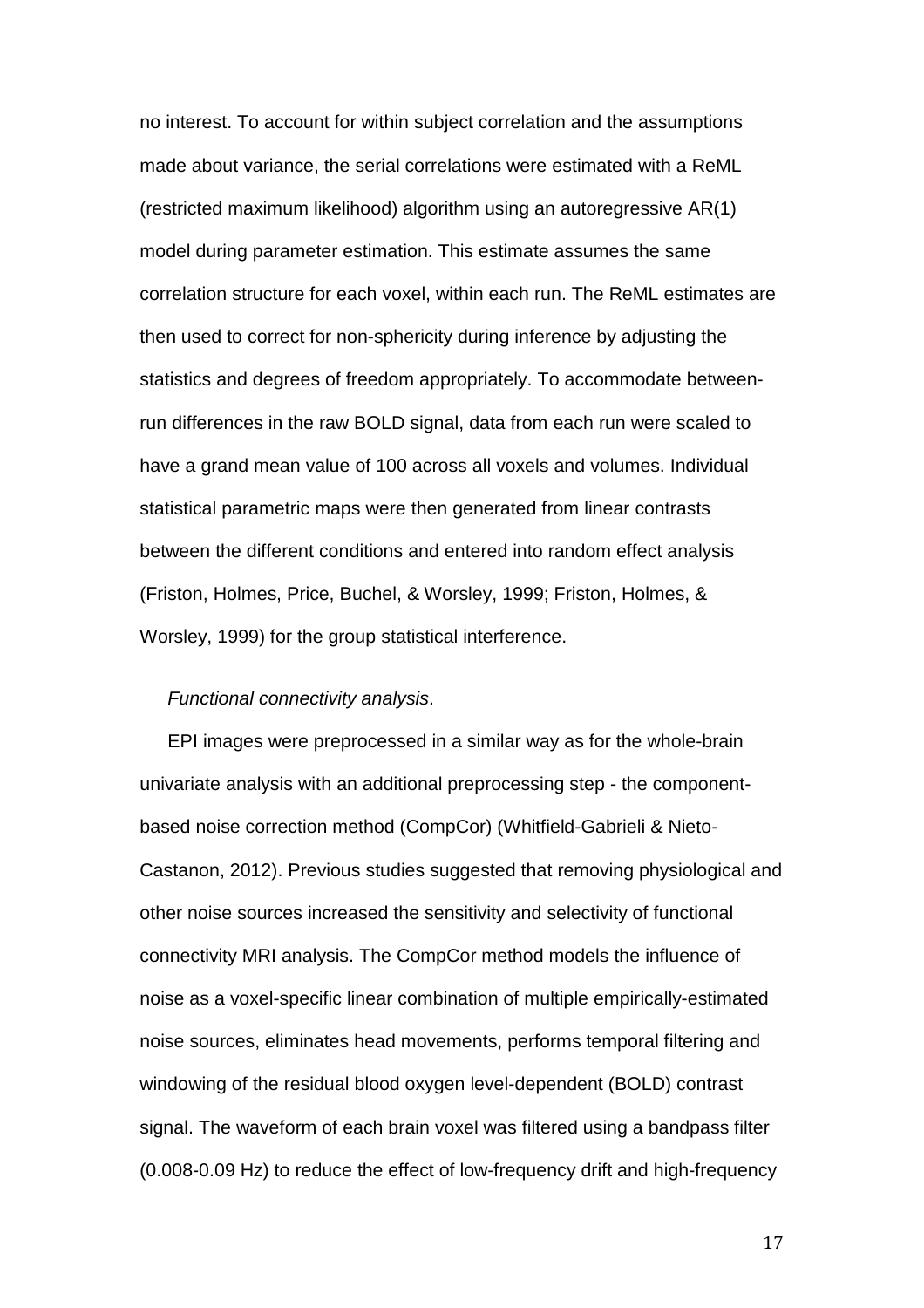noise. Prior to submitting the data to the functional connectivity analyses, functional runs were scaled, concatenated and an additional regressor that indicated the runs' order was specified.

To test the assumption that the interaction between identity and emotional information in faces reflects changes in functional connectivity, we used a data-driven approach implemented in the "connectome-MVPA" CONN toolbox (Whitfield-Gabrieli & Nieto-Castanon, 2012). The idea of this approach is to define data-driven regions of interest (seeds) prior to performing a post hoc analysis on the seeds to analyse brain connectivity patterns (Beaty, Benedek, Kaufman, & Silvia, 2015; Thompson & Fransson, 2016; Whitfield-Gabrieli et al., 2016).

To define the data-driven seeds, we calculated global connectivity (connectome, based on voxel-to-voxel correlation) for three conditions of interest (IE – a face containing both the target identity and the target emotional expression;  $I - a$  face containing the target identity but not the expression;  $E$ a face containing target emotional expression). For each voxel per condition and participant we obtained a vector of correlations between the voxel and the rest of the brain. To reduce the data, CONN performed Principal Component Analysis (PCA) of the variability in connectivity patterns between this voxel and the rest of the brain. This analysis resulted in c-dimensional (where c is the number of principal components) multivariate representations of the connectivity at each voxel. The representations were stored as connectome maps per principal component, condition and participant and entered into random effect analysis to examine the connectome differences between the conditions. We focused on the following contrasts: (i) redundant and single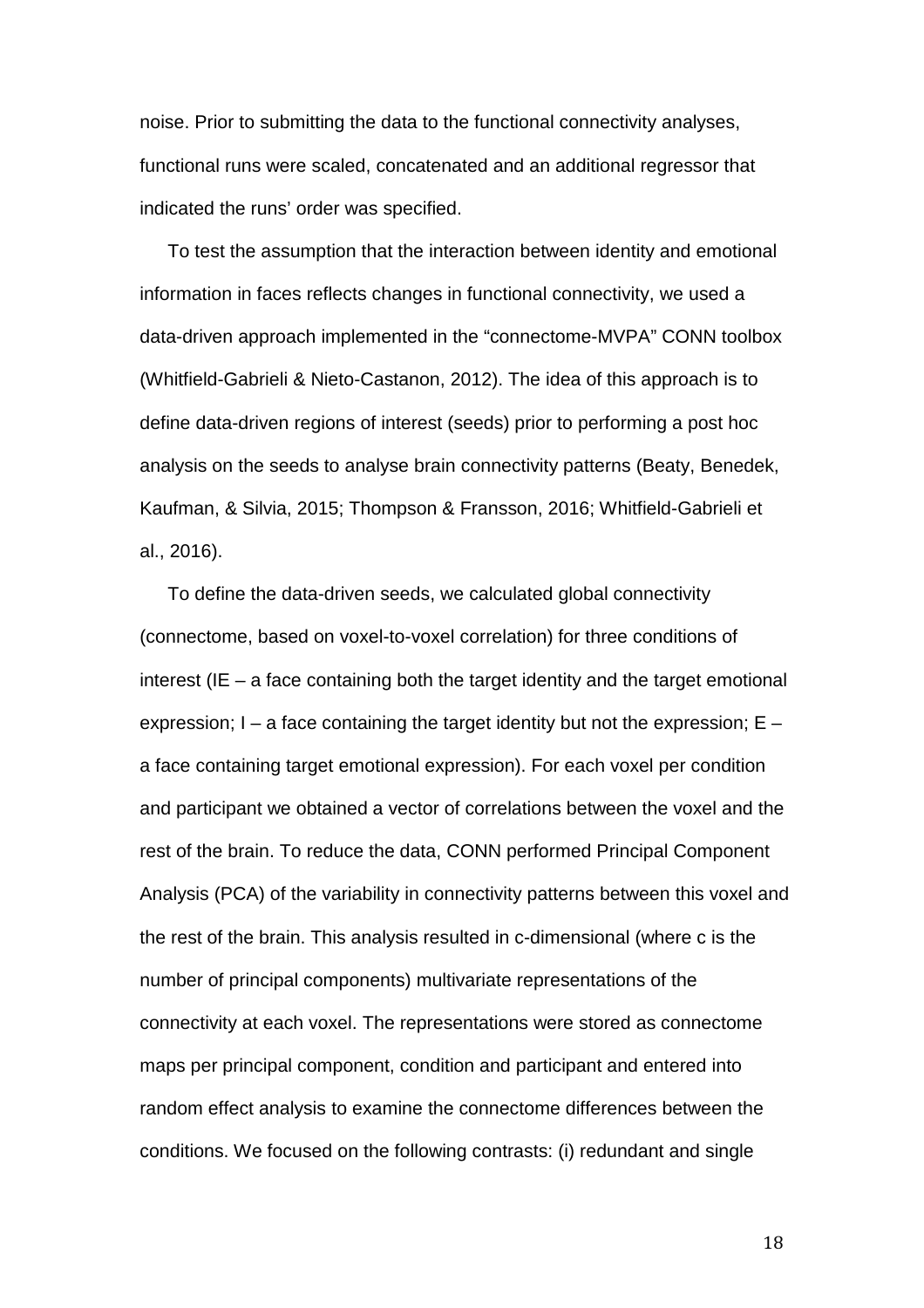targets: IE vs. I + E; (ii) single targets I vs. E. The changes in the magnitude and the extent of spatial connectivity between the conditions (peak value p < 0.001, uncorrected, extent threshold of 50 contiguous voxels) were thresholded using family-wise error (FWE) correction of pFWE < 0.05 for the whole-brain volume. Voxels that survived FWE correction were entered as seeds for the post-hoc analyses. It has to be noted that the connectome analysis shows only whether the connectomes are different between conditions, but it does not indicate what areas contributed to that connectivity differences.

To elucidate which regions in the brain changed their connectivity in relation to the face containing identity and emotion targets, we performed a post-hoc analysis. The clusters showing significant differences between the conditions at the connectome level were entered as seed points of interest against all other voxels in the brain. The connectivity maps were computed for each condition and participant and then entered into random effect analysis.

# **Results**

# *Behavioural results*

The overall percentage of correct responses was 97.6%. A one-way repeated-measures ANOVA showed that the error rates did not differ across the conditions  $(F(5, 75) = 1.9, p > .05, p_12 = .11)$ .

A repeated measures ANOVA with face (target, nontarget) and stimulus type (I, E, IE/NT1, NT2, NT3) as within-subject factors showed that participant responded faster to faces containing targets compared to nontarget faces  $(F(1, 15) = 34.75, p < .001, p_12 = .69)$  (Figure 2). There was a main effect of stimulus (F(2, 30) = 9.34,  $p < .001$ ,  $p_1 = .38$ ). The interaction between face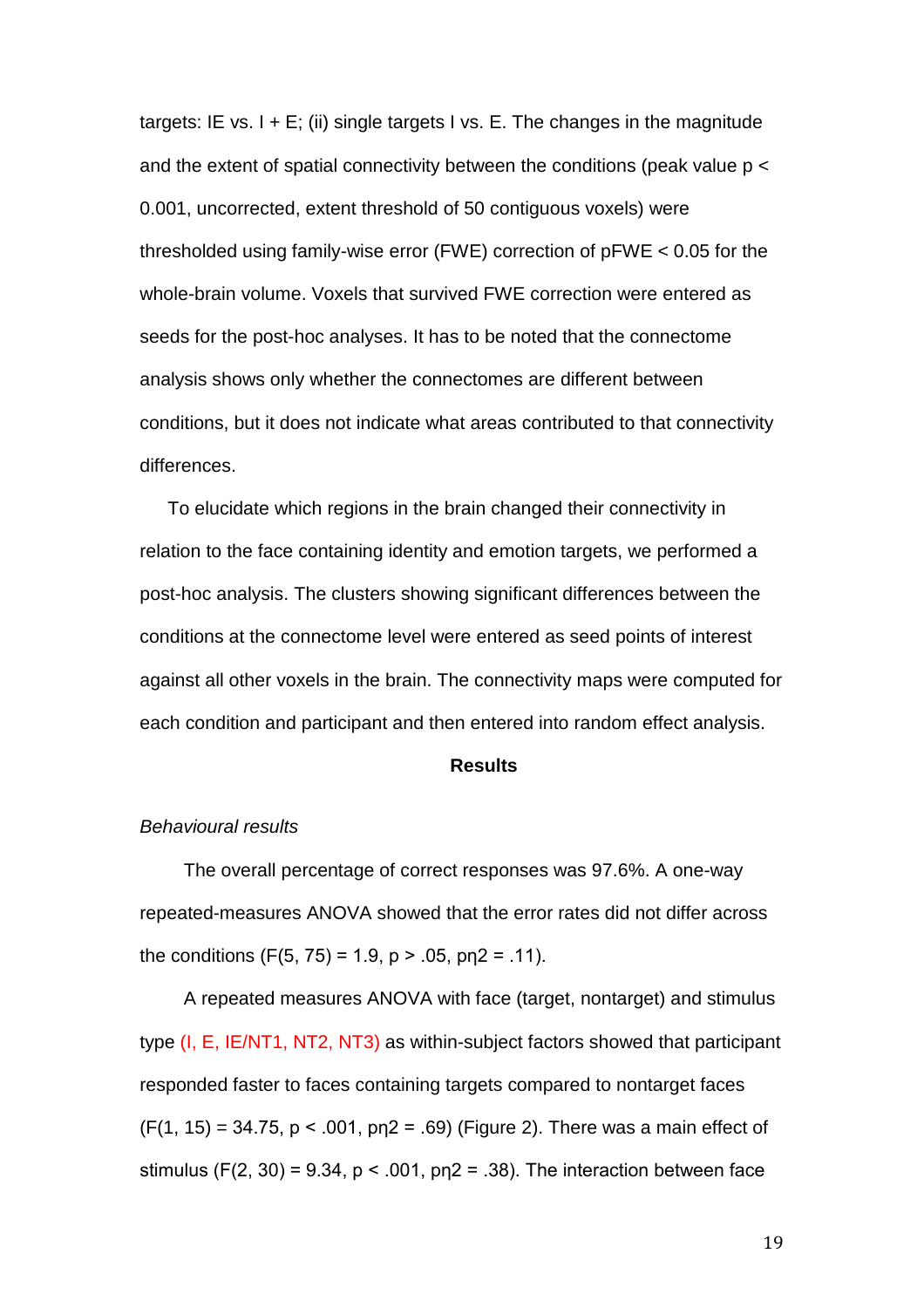and stimulus did not reach significance  $(F(2, 30) = 3.08, p = 0.06, pq = 0.17)$ . Post Hoc paired sample t-tests using Bonferroni adjustment for multiple comparisons showed that responses for a face containing both the identity and the emotion targets were significantly faster compared to either single target faces ( $p < 0.001$  and  $p = 0.015$  for target identity and emotion respectively). There was no difference between the single target faces ( $p =$ .98). The differences in RT between faces containing no target information were not significant (all ps > 0.05).



*Figure 2*. Mean RTs for responses to faces containing both the identity and emotional expression targets (IE), the identity target (I), the emotional expression target (E) and nontarget information (NT1, NT2, NT3). Error bars represent +/- 1SEM.

The facilitation effect (RT-gain) for the IE-condition compared to the fastest of the single target conditions ( $M = 60$  msec,  $SD = 38.95$ ) was significantly different from zero  $(t(15) = 6.24, p < .001, dz = 1.56)$ .

The overall capacity coefficients across participants are presented in Figure 3. The result suggests super capacity for processing identity and emotional expression at bins 310 ms to 410 ms. Individual capacity coefficients are presented in the Supplementary Material (Table S2).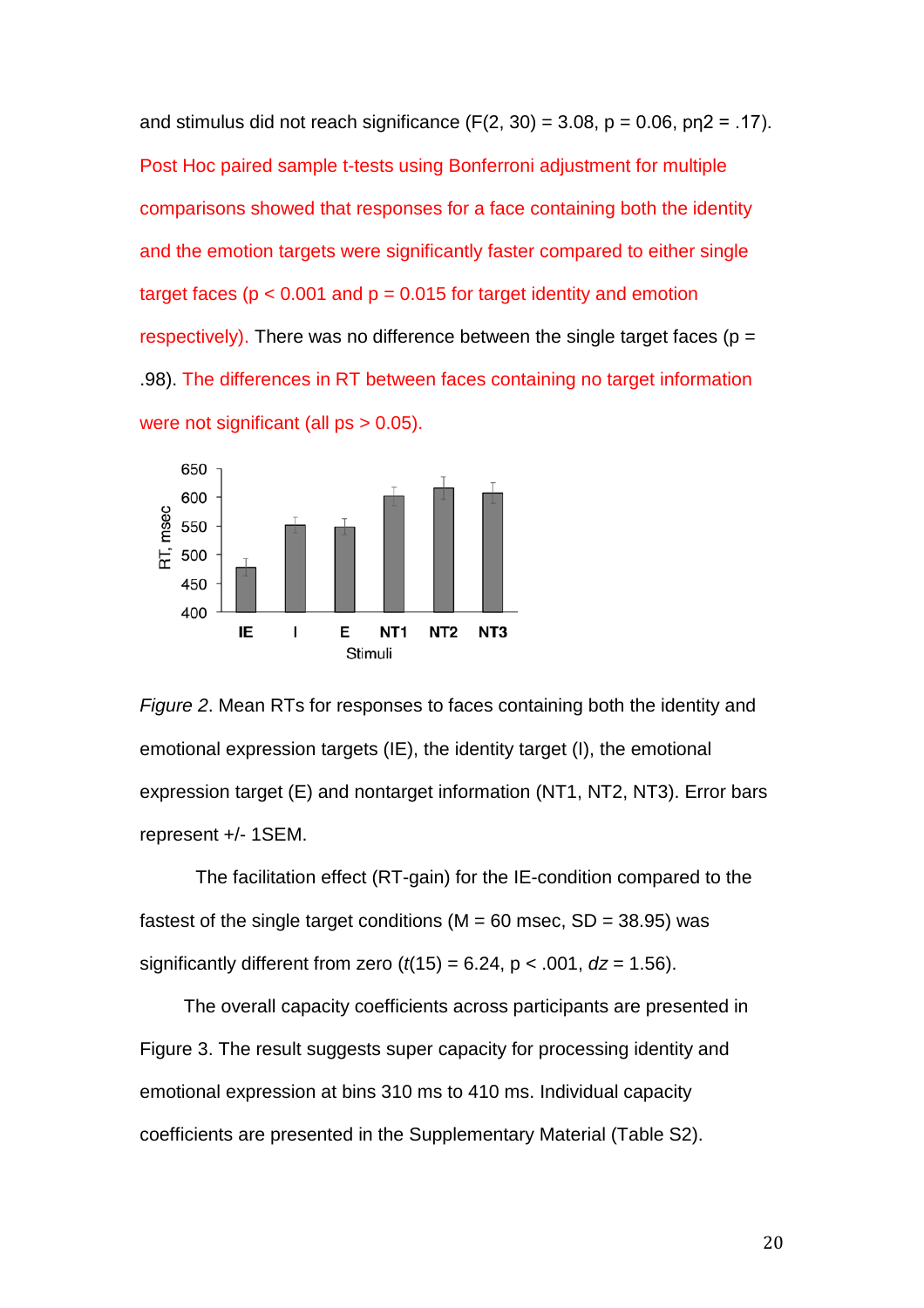

*Figure 3*. Capacity coefficient (C(t)) averages at each time bin across participants. The horizontal line at  $C(t) = 1$  indicates the reference value for unlimited capacity. The capacity coefficients are depicted in solid line; the confidence interval for capacity coefficient in dash line.

The magnitude of RT-gain showed a strong relationship with capacity processing (*rho* = .54, p = .032, BCa 95% CI [- .22; .88]) suggesting that greater redundancy gains are associated with greater capacity in the processing of identity and emotional expression (individual capacity coefficients are presented in the Supplementary Material, Table S1).

The results of capacity analysis suggest that the presence of both personal and emotion information in faces increases processing efficiency. Importantly, increasing the load of information 'to-be-processed' reflects qualitative changes in the architecture of processing – the perceptual signals are pooled together facilitating the response 'target present'.

# *Univariate effects of redundant targets.*

A one-way ANOVA was performed on the whole brain to explore the effects of stimuli containing targets (I, E, IE) (voxel-threshold p < 0.001, uncorrected; extend-threshold with  $k = 50$  contiguous voxels). We did not observe a main effect of stimuli. Furthermore, we did not find any clusters above the height threshold even with smaller cluster size  $(k = 10)$ . These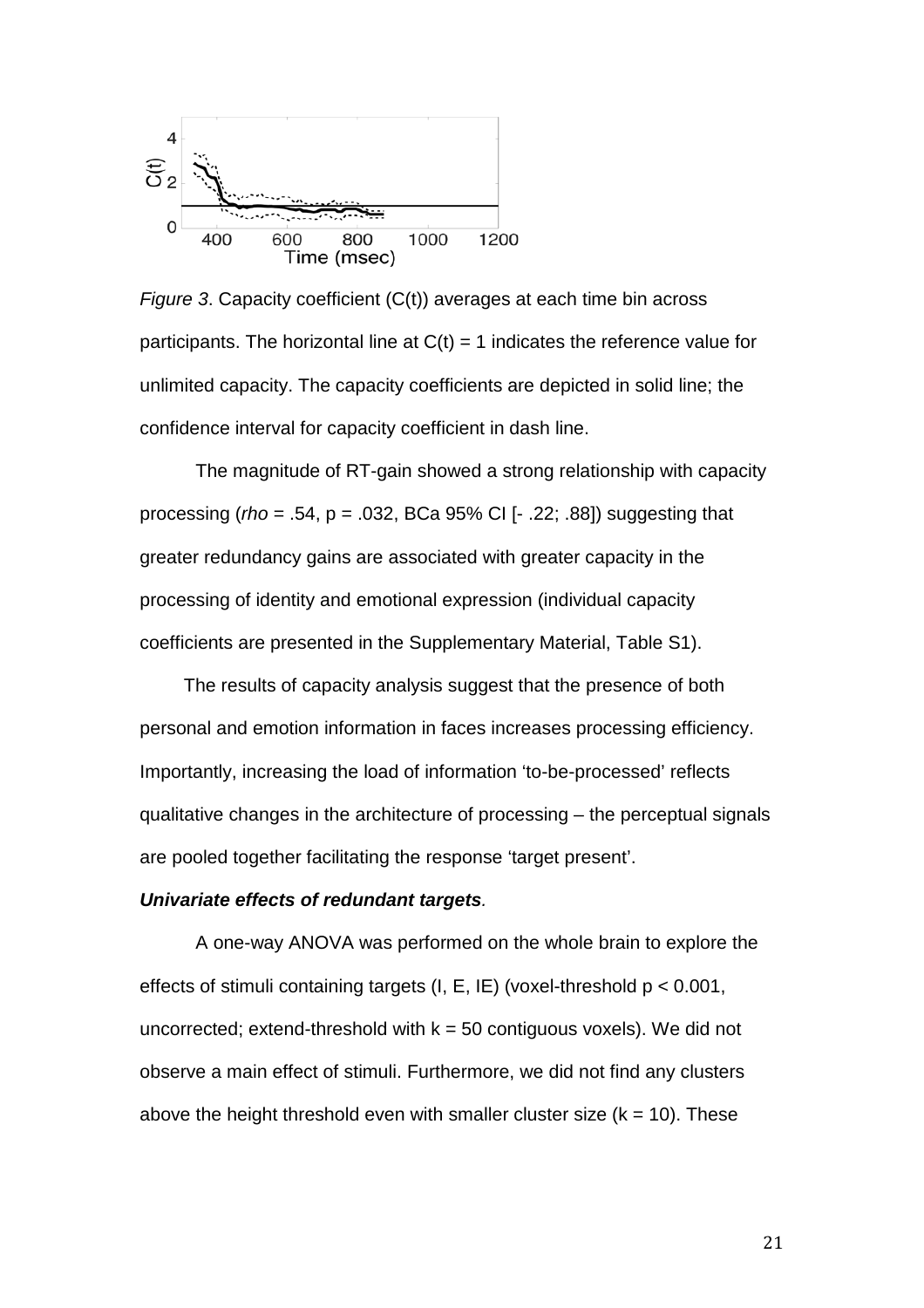results do not support our hypothesis that facilitation effects in faces containing both targets yield regional specificity in the brain.

To test whether the absence of regionally specific changes in BOLD responses to any target condition was due to low sensitivity to target information in faces, we examined the effects of target versus nontarget using a repeated measures ANOVA with face (target, nontarget) and stimulus type (3 levels) as within-subject factors. The results revealed a main effect of face in the bilateral Supramarginal Gyrus SMG) and the right superior temporal sulcus (STS) (Figure 4). The stereotactic locations and statistical values for these clusters are shown in Table 1.



*Figure 4.* Brain areas showing largeer BOLD responses for faces containing targets as compared to non-targets (voxel threshold  $p < 0.001$ , uncorrected; extend-threshold of 50 voxels; FWE-corrected  $p < 0.05$ .). IE – redundant targets,  $I$  – the identity target,  $E$  – the emotional expression target.

Table 1. *Clusters\* showing large magnitude of BOLD response for faces containing targets as compared to non-target faces*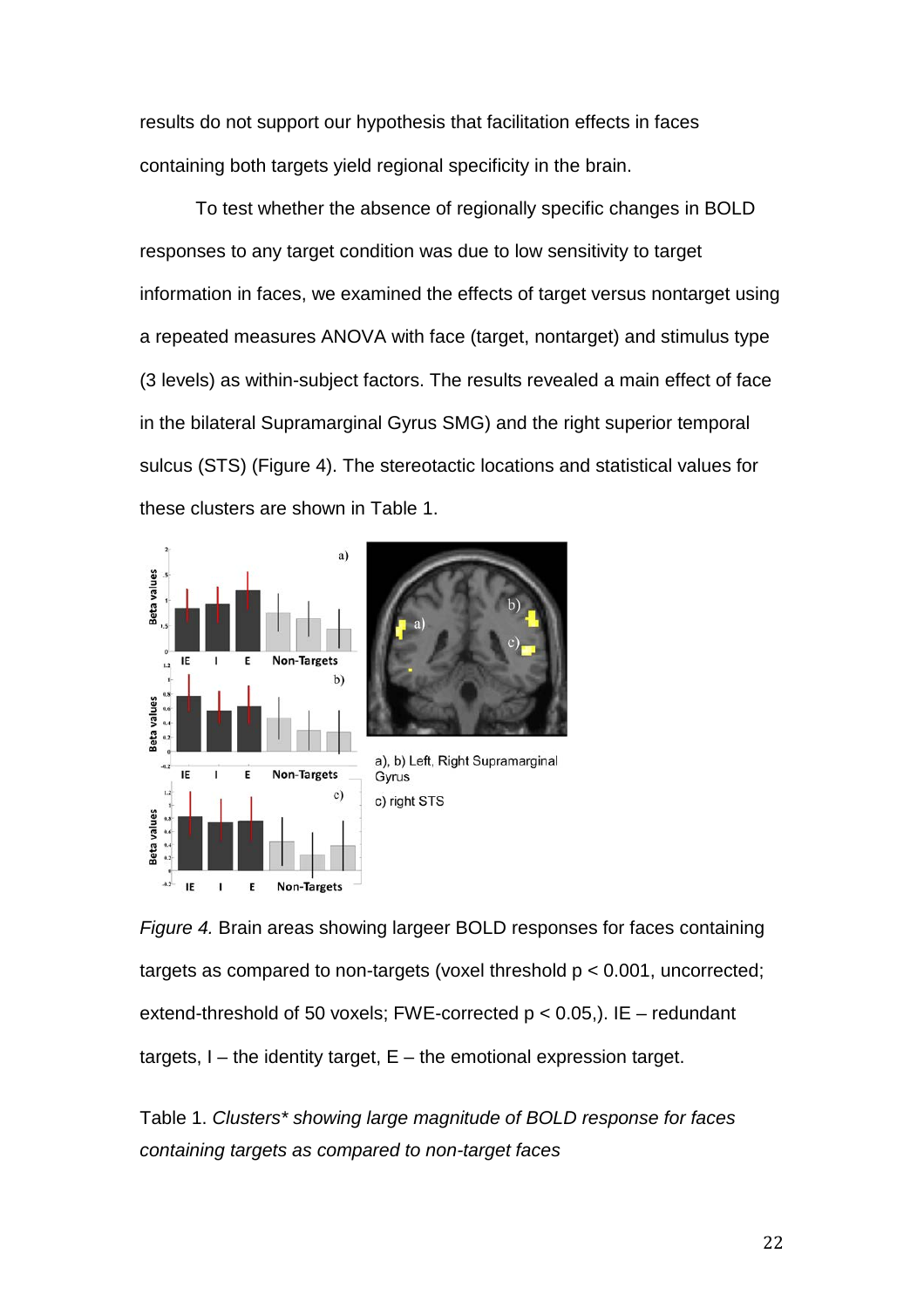| Z-scores | No of voxels | <b>MNI-coordinated</b> |       |    |
|----------|--------------|------------------------|-------|----|
|          |              | X                      |       | z  |
| 3.86     | 68           | 57                     | $-34$ | 37 |
| 4.05     | 87           | $-60$                  | $-40$ | 25 |
| 4.26     | 92           | 54                     | -43   |    |
|          | .<br>.       |                        |       |    |

\* All clusters reported here are significant at p < 0.05, FWE-corrected

#### *Changes in whole-brain connectivity for redundant targets.*

It has to be noted that PCA reported here was performed by retaining only the first principal component. Our choice was determined by the convention that the number of principal components is equal to 10–20% of the number of subjects (which here falls between 2 and 1). Although there is no agreement about the optimal sample-to-PC ratio for PCA, the majority of research suggests higher ratio scores such as 20:1 (Costello & Osborne, 2005; Hair, Anderson, Tatham, & Black, 1998). However, to ensure that we do not miss smaller variations in connectivity across the conditions, we initially performed PCA analyses with two principal components. Random effect analyses on the second principal component showed that no voxel survived FWE correction for the contrasts [IE vs. I+E; I vs. E] even when the extent threshold was dropped to 10 contiguous voxels. These results indicate that it is unlikely that the second principal component can explain the variations in connectivity across the conditions.

*Connectome analysis*. To obtain connectome maps, the whole brain connectivity matrix for each voxel and condition was reshaped into a row vector and subsequently concatenated over all participants into a matrix Np x V, where Np was the number of participants and V the number of voxels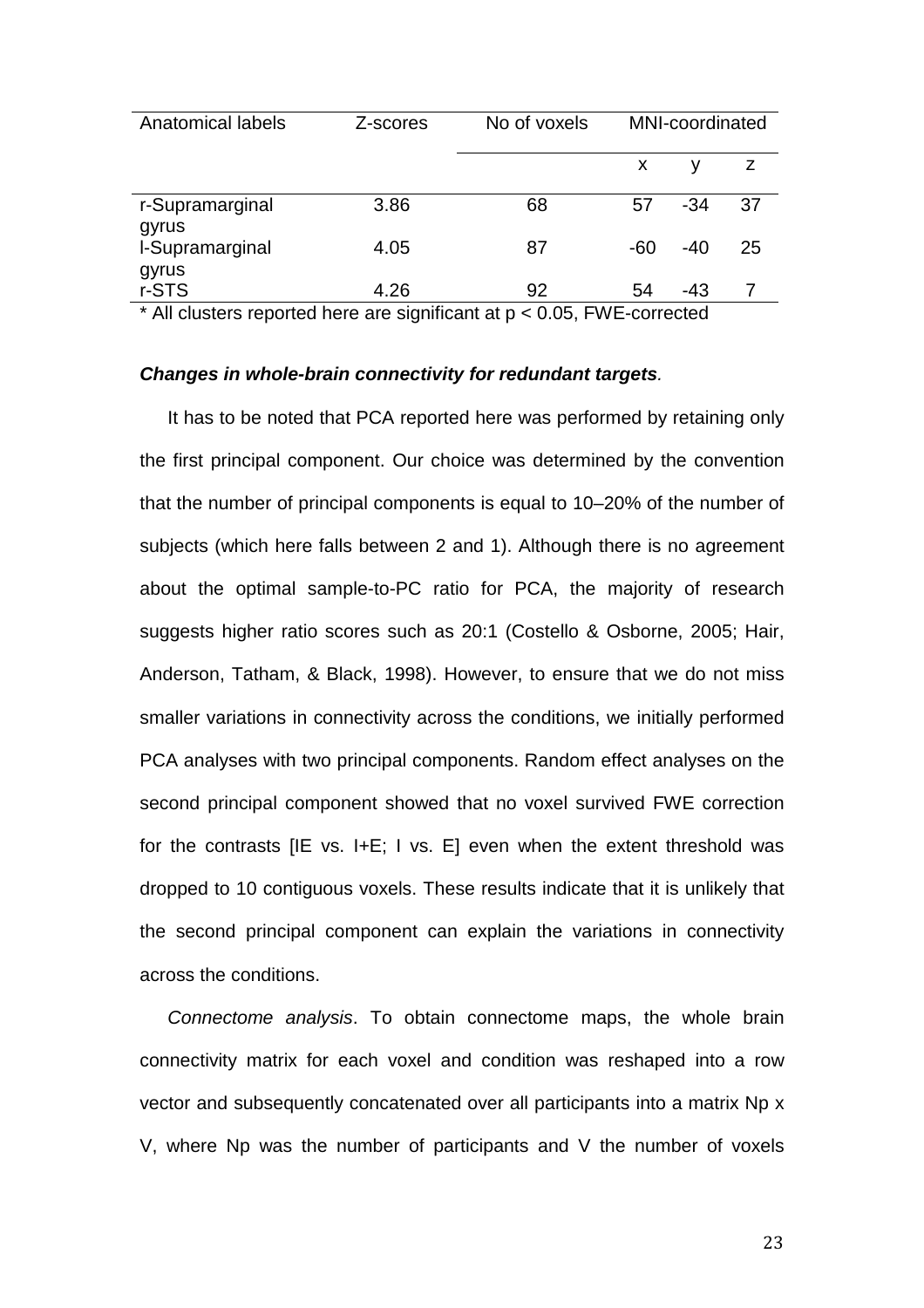within the brain mask. The dimensionality of the matrix was then reduced by PCA that resulted in Np rows of one component score volume that best represented the whole brain connectivity pattern per participant and per condition. These volumes were then entered into random effect analysis. The resulting map was thresholded (voxel threshold p < 0.001, extend-threshold k  $= 50$ ) and FWE-corrected (p  $< 0.05$ ).

The random effects analysis showed three clusters (Figure 5, Table 2) that represent the difference between connectomes for faces containing both targets compared to connectomes for single targets (i.e.,  $IE > I + E$ ). These three clusters located in the right and left OFC and in the right hippocampus were entered as seeds for follow up post-hoc analyses to examine what areas contributed to the connectome differences.



*Figure 5.* Clusters of voxels that showed different connectivity to the rest of the brain when redundant targets were presented compared to both single targets (FWE-corrected at the cluster level, with min of 50 voxels) rendered on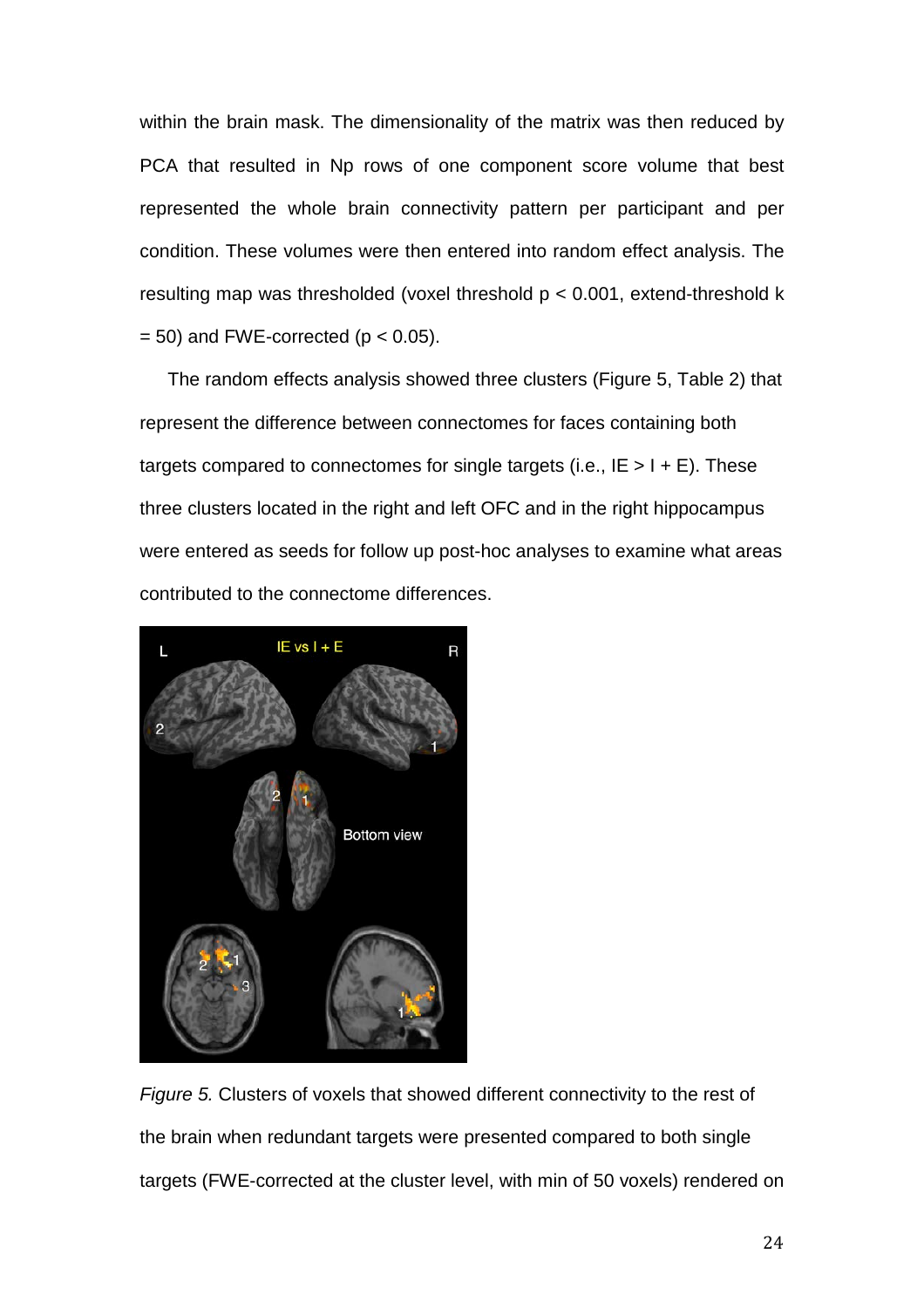a SPM canonical cortical surface (upper row), overlaid on a SPM canonical single subject T1 weighted image (middle row). These clusters include voxels in the right Orbitofrontal Cortex (rOFC) (1), the left Orbitofrontal Cortex (lOFC) (2) and the right hippocampus (rHp) (3).

Table 2. *Seed regions\* derived from the connectome analysis and representing the differences in connectivity for redundant targets (IE) as compared to both single targets (I + E)*

| label      | Anatomical Hemisphere Brodmann Z-scores | area           |      | No of<br>voxels | MNI<br>coordinates** |       |       |
|------------|-----------------------------------------|----------------|------|-----------------|----------------------|-------|-------|
|            |                                         |                |      |                 |                      |       |       |
| <b>OFC</b> |                                         | 47             | 4.49 | 227             | 27                   | 20    | $-14$ |
| <b>OFC</b> |                                         | 11/47          | 4.12 | 155             | $-21$                | -38   | $-15$ |
| Hp<br>.    | .                                       | 28<br>$\cdots$ | 3.23 | 51              | 24                   | $-28$ | $-10$ |

 $*$  All clusters reported here are significant at  $p < 0.05$ , FWE-corrected (extended threshold  $k = 50$ ).

\*\* Anatomical coordinates for the seed regions are given in the MNI space (Montreal Neurological Institute).

*Post-hoc analysis*. Using spherical seeds placed at the peak voxels at the three suprathresholded clusters derived from the connectome analysis (Table 2), we performed a post-hoc seed-to-voxel correlation analysis. For each seed, we obtained three seed-to-voxel correlation maps (for IE, I, E conditions) per participant. These individual correlation maps were entered into random effect analysis (separately for each seed) to test the difference in functional connectivity between the redundant target and the single target conditions (IE versus I + E) across participants. Resulting contrast-maps were thresholded at ( $p < 0.001$ , uncorrected) and then corrected with FEW ( $p <$ 0.05 with a minimum cluster of 50 contiguous voxels).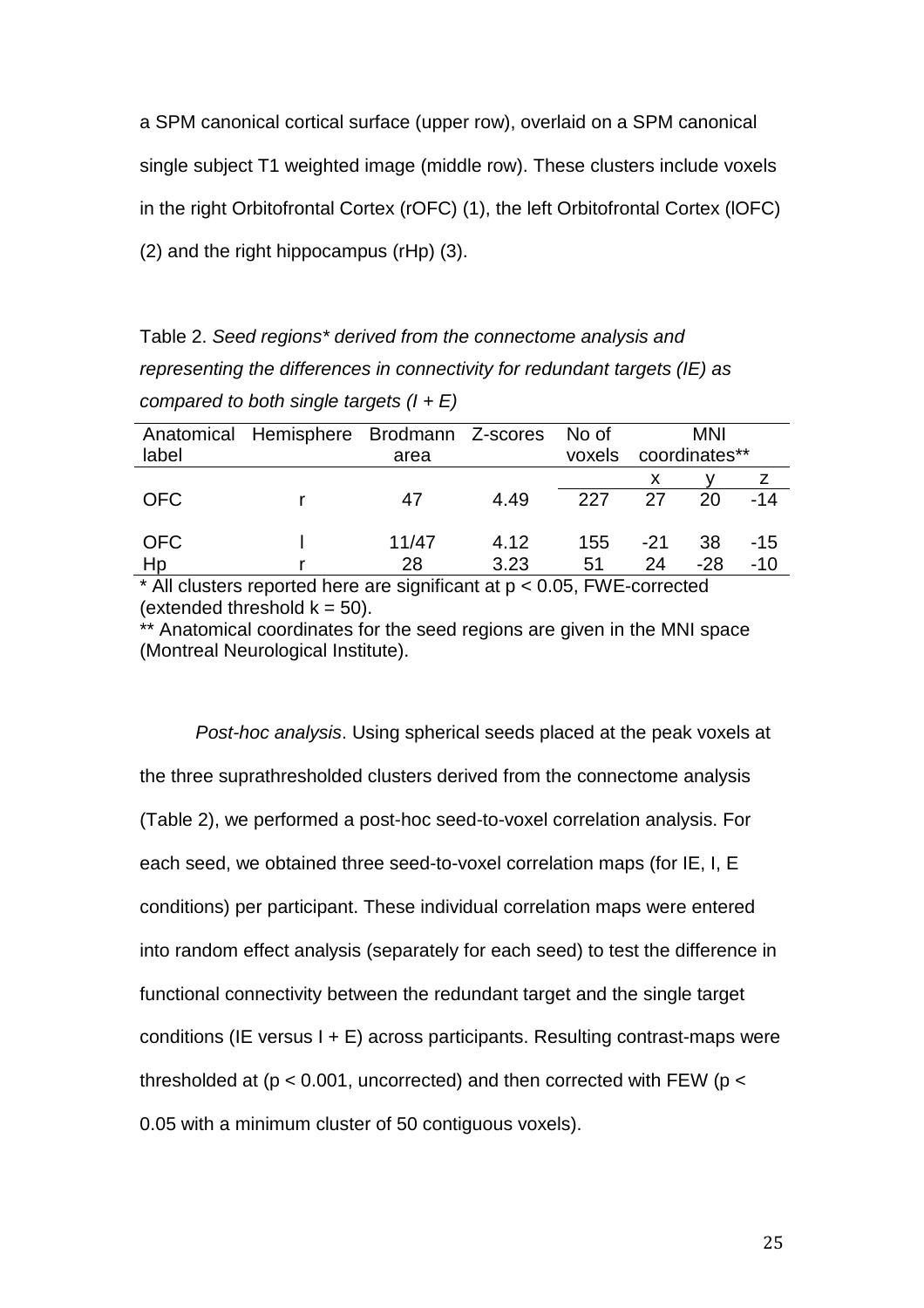The results of the post-hoc seed-to-voxel analyses showed that the face containing both the identity and the emotional expression targets was associated with a significant increase in coupling between the right OFC and the bilateral inferior occipital gyrus (IOG) (contrast [IE>I+E]) (Figure 6, Table 3). No other seed regions (lOFC, rHp) showed significant changes in connectivity for the redundant target face. The reverse contrast ([I+E>IE]) did not show any significant differences in connectivity at cluster or at peak voxel levels for the seeds.



*Figure 6.* The results of the seed-to-voxel analysis (contrast [2] IE > [-1] I + [-1]E) (FWE-corrected SPMs at the cluster level with min of 50 voxels showing Z > 4.67) rendered on a SPM canonical cortical surface, and overlaid on a SPM canonical single subject T1 weighted image. The red circle outlines the center of the cluster in the r-OFC. The blue arrows show functional connectivity from the seed region to connected areas in the l-IOG (1) and the r-IOF (2)

Table 3. *Results of seed-to-voxels functional connectivity for the redundant targets (IE) as compared to both single targets (I + E) with the r-OFC as a seed*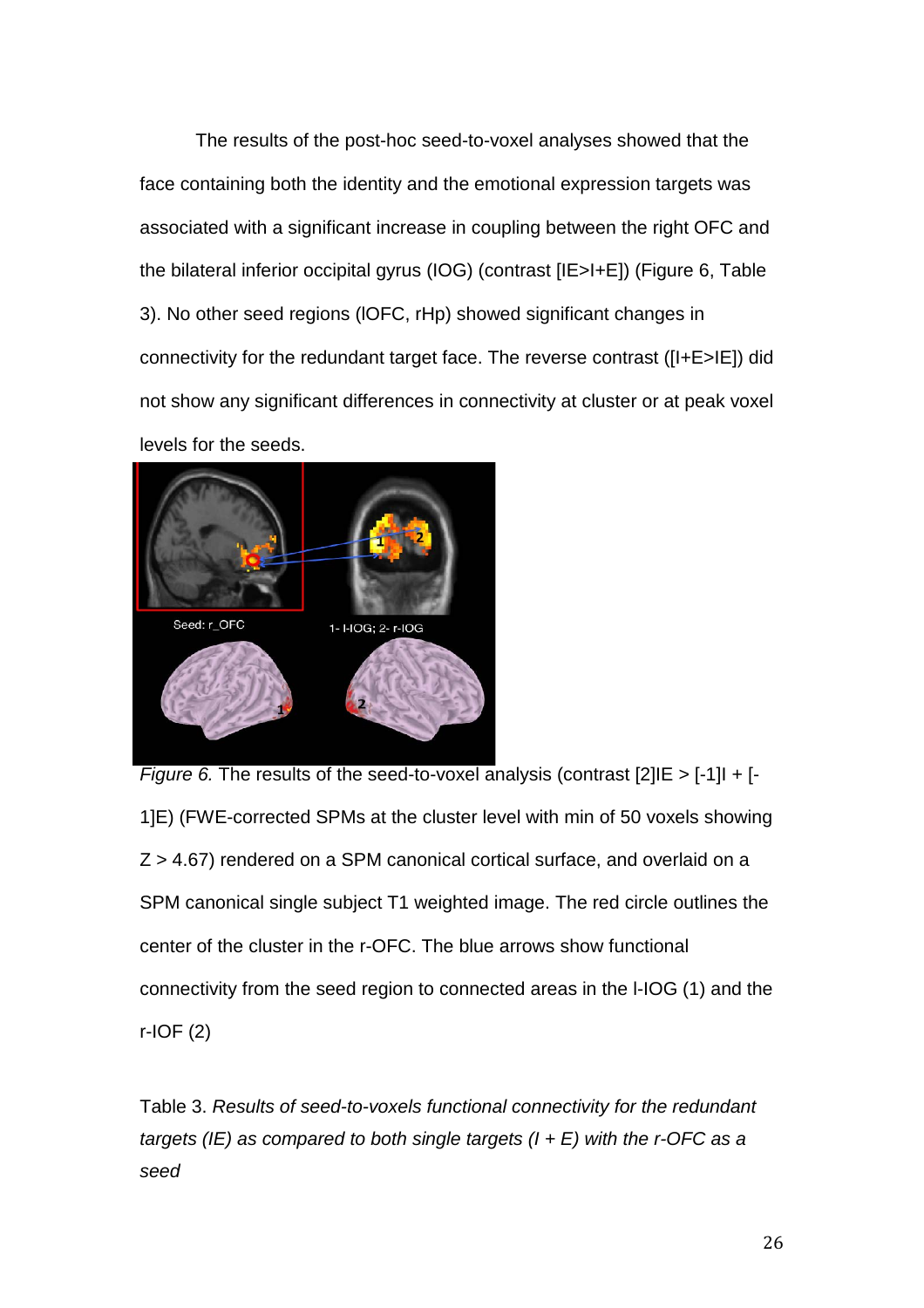|       | Cluster* Hemisphere Brodmann Z-scores No of | area  |      | voxels         | <b>MNI</b> coordinates |     |    |
|-------|---------------------------------------------|-------|------|----------------|------------------------|-----|----|
| r-IOG | R                                           | 18    | 4.67 | 471            | 33                     | -94 | -8 |
| I-IOG |                                             | 17/18 | 4.91 | $611 -21 -100$ |                        |     | -8 |

\*significant at cluster level (*p* < 0.05, FWE-corrected)

# *The relationship between changes in brain connectivity redundant targets and behavioural performance.*

Taken together, the results of the functional connectivity analyses indicate that the face containing both the identity and emotional expression targets is associated with increased coupling between the r-OFC and bilateral IOG. We next assessed whether and how brain responses in these regions relate to the behavioural characteristics of the interaction between identity and emotion.

First, we correlated PCA scores representing the difference between connectomes for faces containing both targets compared to connectomes for single targets (i.e.,  $[IE > I + E]$ ) in the r-OFC with capacity and RT-gain measurements. We created a ROI (sphere, 7mm radius, 57 voxels) centered at peak voxels  $(x = 27, y = 20, z = -14)$  in the r-OFC (Table 2) and extracted PCA scores from the connectome map for the contrast  $[IE > I + E]$ . The PCA scores were averaged across all voxels for each participant and entered into a non-parametric correlation analyses with an accelerated bias-corrected (BCa) percentile method to obtain bootstrapped confidence intervals.

The analysis indicates that individual capacity coefficients positively correlated with PCA scores for the IE condition in the r-OFC (*rho* = .55, *p* = .028; BCa, bootstrapped 95% CI [-.01; .88]) (Figure 7, a). The correlation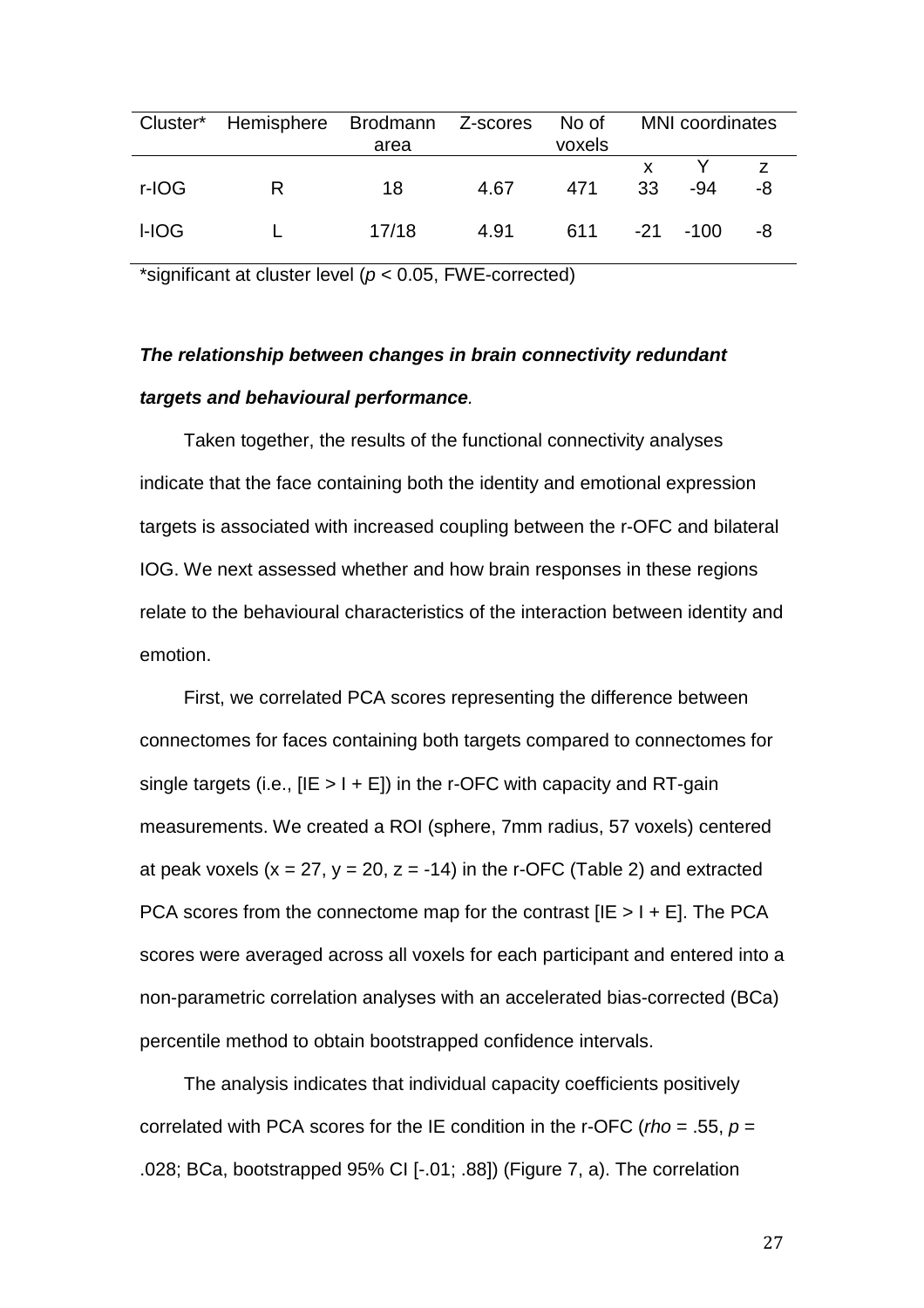

*Figure 7*. The relationship between a) PCA scores for IE condition in the r-OFC (defined by contrast  $[IE > I + E]$ ) and individual capacity coefficients; b) changes in functional connectivity for IE condition in the r-IOG and the magnitude of RT-gain. The values of changes in connectivity were obtained by contrasting the seed-to-voxel connectivity map ( $IE > I + E$ ) with the seed placed in the r-OFC.

Second, we examined the relationship between changes in functional connectivity for the IE-condition in the bilateral IOG with capacity and RT-gain measures. We created two ROIs (sphere, 7 mm radius, 57 voxels) centered at peak voxel in the r-IOG (x = 33, y = -94, x = -8) and the I-IOG (x = -21, y = -100,  $z = -8$ ) (Table 3) and extracted values representing the changes in functional connectivity for the IE condition (defined by contrast  $[IE > I + E]$ ) from seed-to-voxel connectivity maps. The values were averaged across voxels in each ROI for each participant and entered into a non-parametric correlation analyses with an accelerated bias-corrected (BCa) percentile method.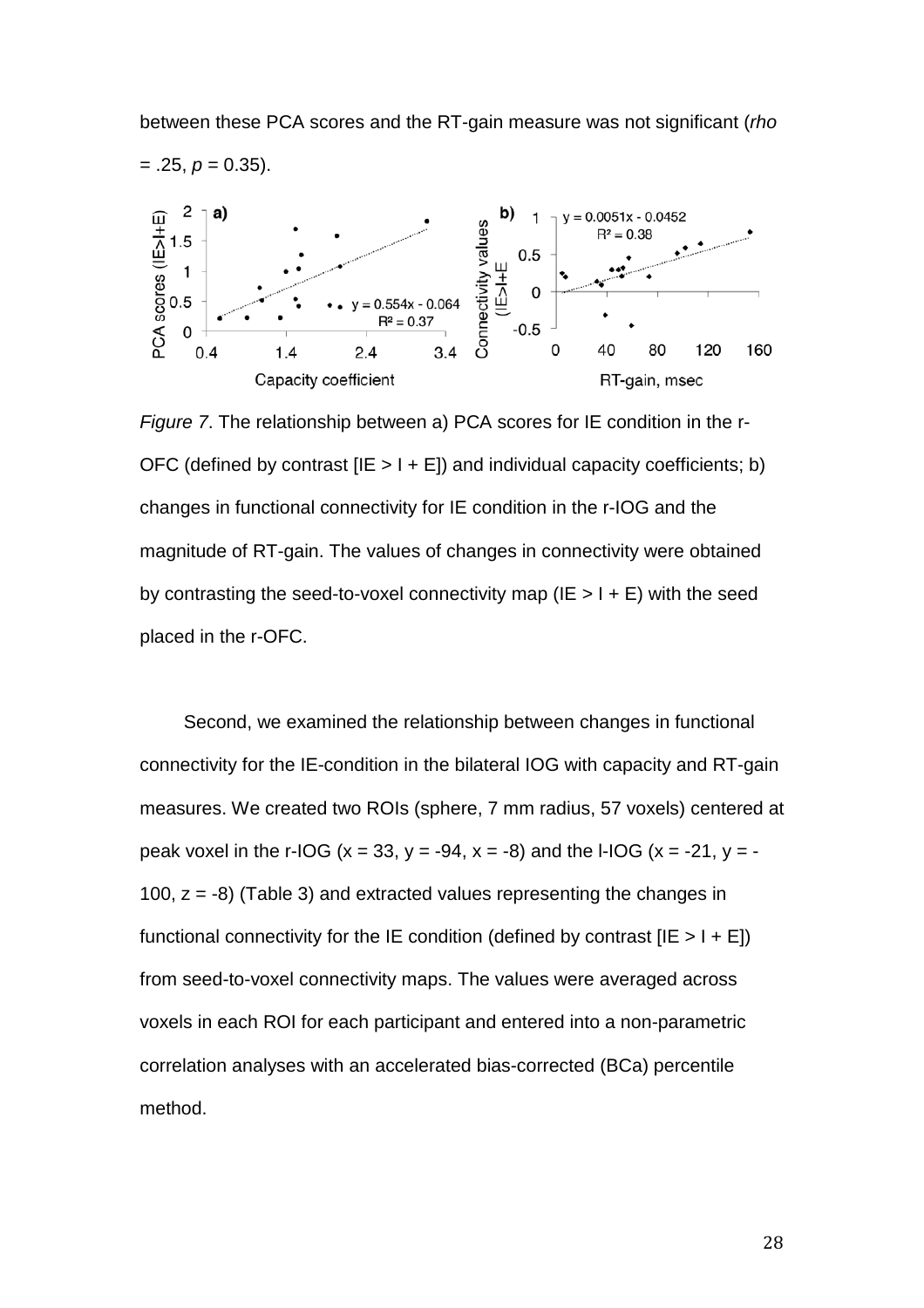The changes in functional connectivity for the IE condition showed a significant positive correlation with the magnitude of RT-gain in the r-IOG (*rho* = .61, *p* = .013, BCa, bootstrapped 95% CI [.06; .94]) (Figure 7, b), but not with capacity coefficient (*rho* = .26, *p* = .32). We also did not find any significant correlation between the behavioural measures and changes in functional connectivity for the IE condition (IE  $> 1 + E$ ) in the I-IOG (*rho*=.2,  $p =$ .43; *rho* = .18, *p* = .49 respectively for RT-gain and capacity coefficient).

## **Discussion**

To the best of our knowledge, this is the first report of functional neuroimaging data regarding the facilitation effect for the processing of facial identity and emotion in healthy subjects. We employed a divided attention task that required participants to monitor two sources of information in faces (target identity and target emotional expression) simultaneously – a situation that closely resembles daily life. Behavioural studies demonstrated that this task generates robust facilitation effects for faces containing both targets compared to faces with either single target (Yankouskaya et al., 2012; Yankouskaya, Humphreys, et al., 2014; Yankouskaya, Rotshtein, et al., 2014). The main question that we addressed here is how the brain supports this facilitation effect.

Our behavioural data replicate previous findings with the same experimental paradigm by showing faster responses to faces containing both personal and emotion targets. Using the System Factorial Technology (Townsend & Eidels, 2011; Townsend & Wenger, 2004) that provides a theoretical and methodological framework to examine the properties of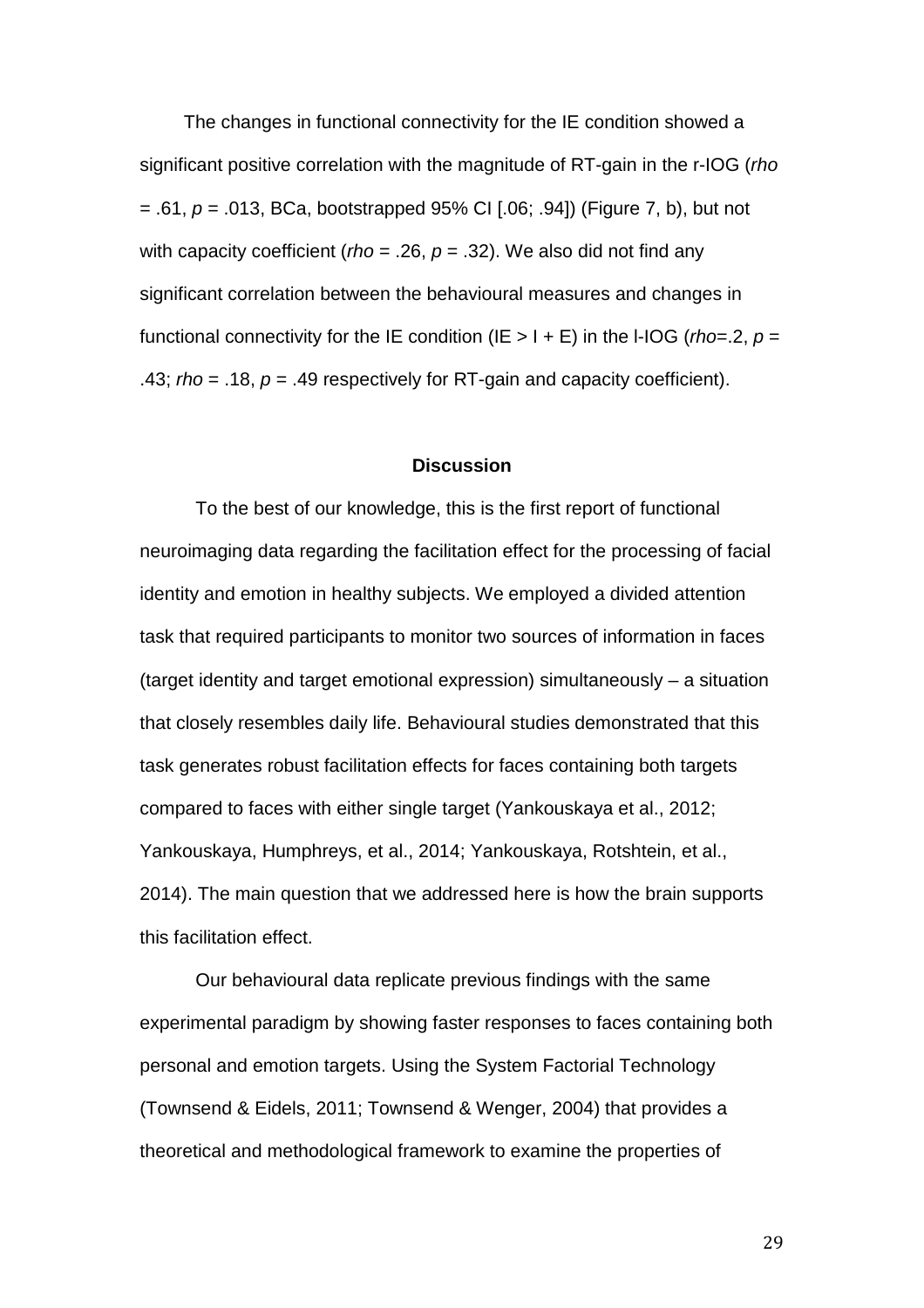cognitive processes, we found evidence for a co-active architecture and supercapacity in the processing of identity and emotion information, which explains the facilitation effect. As mentioned in the Methods section, supercapacity implies that processing of dual targets in faces requires less resources compared to single targets. This finding is in line with results of previous studies reporting the facilitation effect between personal and emotional expression information in faces (Eidels, Houpt, Altieri, Pei, & Townsend, 2011; Eidels et al., 2015b).

Here we found that the facilitation effect for dual targets was associated with increased functional connectivity between the right orbitofrontal cortex (BA 11/47) and the bilateral inferior occipital cortex (BA 17/18). The lateral part of the OFC (BA 47) and the IOG are functionally (Zald et al., 2014) and anatomically (Martino, Brogna, Robles, Vergani, & Duffau, 2010) interconnected regions and they both are involved in processing of different aspects of faces(Haxby et al., 2001; Hoffman & Haxby, 2000; Ishai, 2008; Ishai, Schmidt, & Boesiger, 2005; Rotshtein, Henson, Treves, Driver, & Dolan, 2005) . For example, the OFC shows differential responses when observers encode facial expressions (Rolls, Critchley, Browning, & Inoue, 2006) or judge facial attractiveness (Ishai, 2008). Recent studies report faceselective (BA11) and domain-general responses to faces (BA 47) in the OFC (Troiani, Dougherty, Michael, & Olson, 2016). The IOG is part of an extended system for face recognition (Haxby et al., 2001; Ishai, 2008; Zhen, Fang, & Liu, 2013) and plays a crucial role in the visual analysis of face images (Haxby et al., 2001).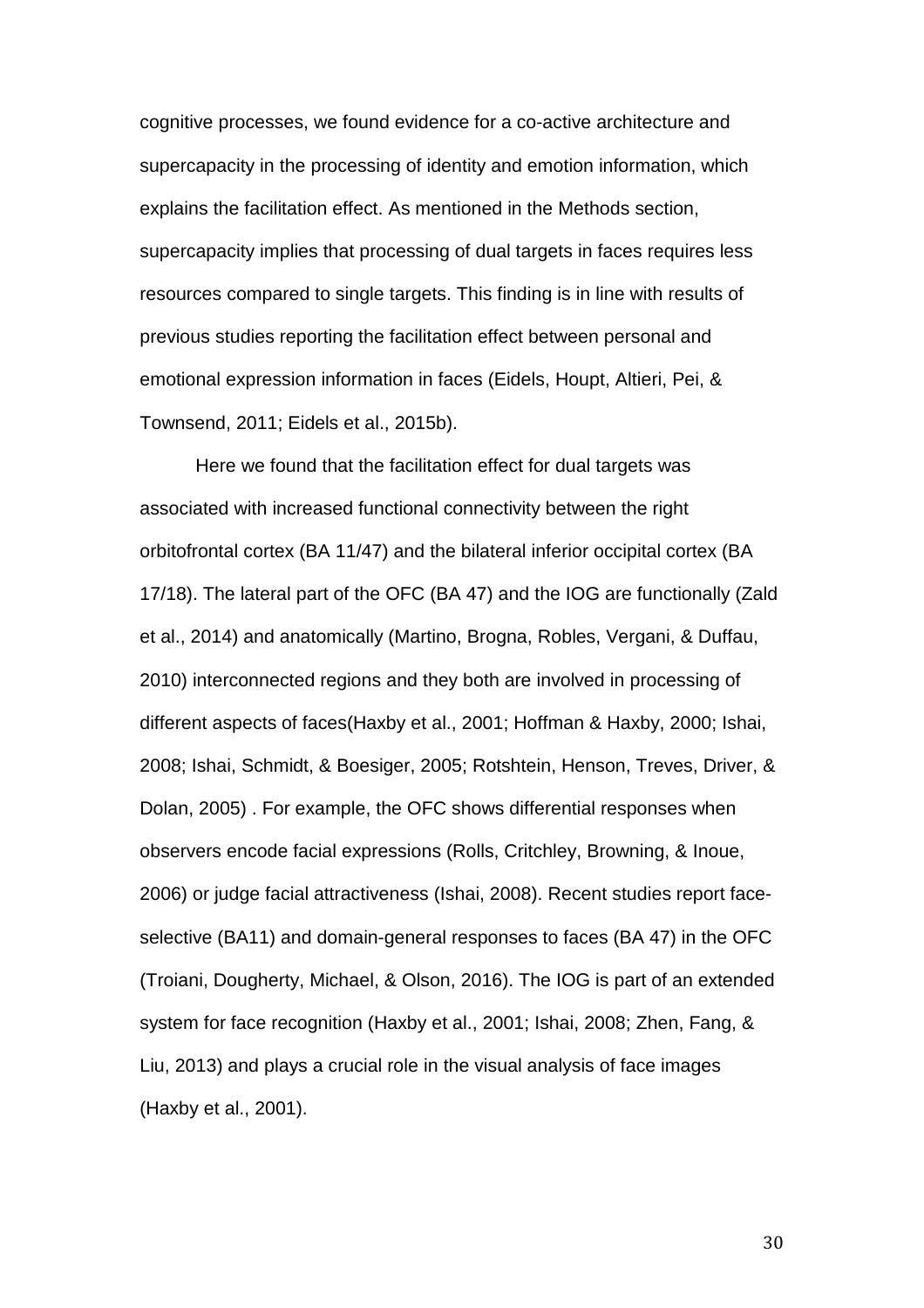Our data provide evidence that changes in functional connectivity for dual target faces (compared to either single target) in the OFC showed a strong correlation with capacity measures. The results suggest that the OFC may play a crucial role in integrating complex visual information from faces to facilitate face processing. The changes in functional connectivity as a function of processing demands can be triggered in a bottom-up or a top-down manner (Wu et al., 2015). Sensory integration between the dual information in faces may enhance bottom-up signals to the OFC, increasing activity there along with changing functional connectivity between the IOG and the OFC. Furthermore, the dual signals may modulate the role of the OFC in a topdown manner. For example, electrophysiological and neuroimaging studies provide evidence that the OFC generates predictions about upcoming signals, sending feedback to sensory areas to promote recognition. It was demonstrated that in visual object recognition, top-down feedback from the OFC gates activity in the ventral visual pathway, biasing low level visual processing towards the signals registered in the OFC (Bar, 2003; Bar et al., 2006; Chaumon, Kveraga, Barrett, & Bar, 2014; O'Callaghan, Kveraga, Shine, Adams, & Bar, 2017; Summerfield et al., 2006).

Interestingly, the idea that the OFC may be involved in predictive coding in face processing and an indeterminate facial input increases the topdown connectivity from the OFC to higher visual areas was mentioned ten years ago (Ishai, 2008). Here we suggest that the OFC registers processing demands in faces by changing its functional connectivity with the IOG. In relation to this suggestion, it is important to note that Chaumon and colleagues (Chaumon et al., 2014) argue that only a specific subregion of the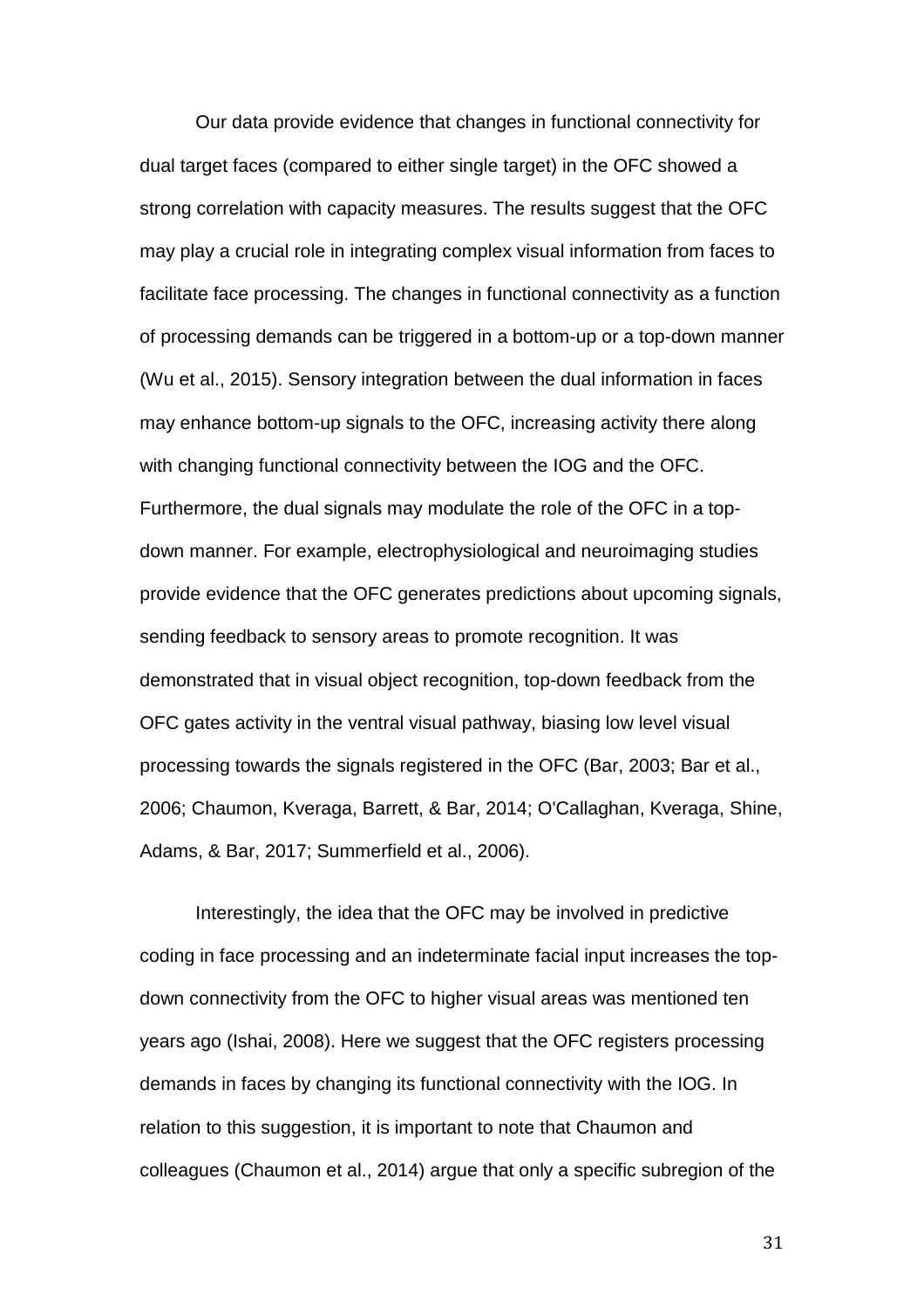OFC is involved in predicting upcoming signals and plays a crucial role in facilitating the recognition of sensory signals via top-down feedback to visual areas– namely BA47. Our finding that BA47 alters its functional connectivity with early visual areas when dual facial information is present fits with this account.

The results of the functional connectivity analysis showed that the magnitude of the facilitation effect (RT-gain) correlated with changes in connectivity for dual target faces in the r-IOG, but not in the l-IOG. A particular role of the r-IOG in face processing is well established. For example, the earlier proposition that higher-level face areas receive direct input from the r-IOG (Haxby, et al., 2000) has been supported by many recent studies (Nagy, Greenlee, & Kovacs, 2012; Pitcher, Walsh, & Duchaine, 2011; Weiner & Grill-Spector, 2013). Moreover, patient studies suggest that face-sensitive regions in the right hemisphere are critical for normal face discrimination (Rossion et al., 2003). We speculate here that the interplay between the r-OFC and the r-IOG increases the efficiency of perceptual processes for faces containing both personal and emotional expression targets by generating saliency signals that modulate perceptual and motor processes, and thus in turn facilitate the RTgain. Although this explanation is plausible, we are careful in inferring direct connections between the r-OFC and the r-IOG. There is a possibility that functional connectivity between these areas may be mediated by the fusiform face area which has been shown to have feedback connections to the IOG and direct connections to the OFC (Rossion et al., 2003) .

The data here showed no significant univariate effect for faces containing target identity and target emotion, compared to faces containing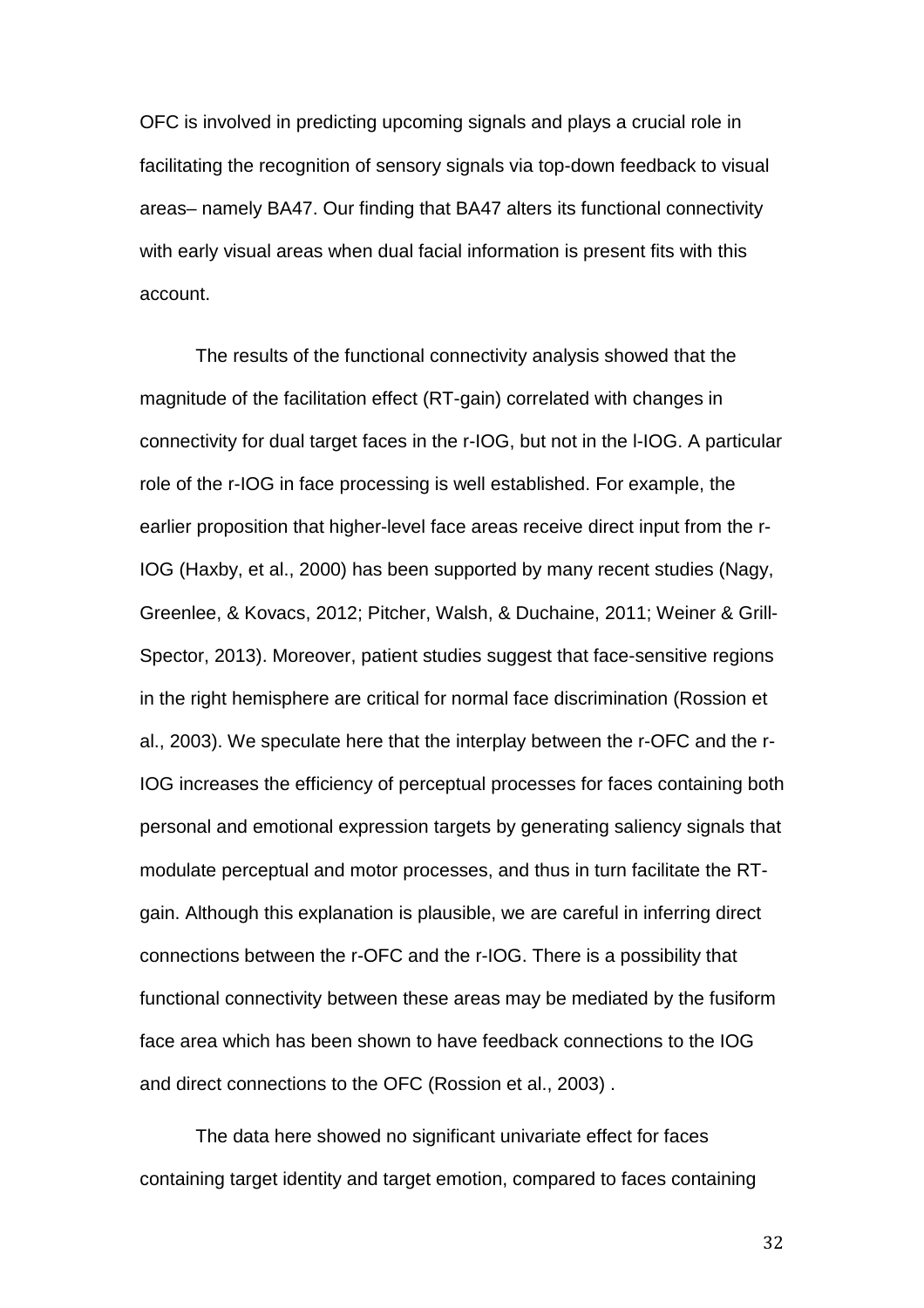single target information. There are two possible reasons for this result. First, the weak effect in the voxel-based analyses may reflect between-subject variability which is often large in face processing; not only behaviorally but also in the magnitude of activation in medial prefrontal cortex(Doty, Japee, Ingvar, & Ungerleider, 2014). Second, repeated exposure to a stimulus may lead to the attenuation of the functional magnetic resonance imaging signal resulting in decreased regional neural responses, but enhanced interactions between brain regions, which facilitates performance and reduces processing demands on the regions (Ghuman, Bar, Dobbins, & Schnyer, 2008).

Finally, it is important to discuss factors that may affect the facilitation effect between facial identity and emotional expression. A previous study using the same experimental paradigm demonstrated that the facilitation effect was diminished for other race faces (Yankouskaya, Humphreys, et al., 2014). It was suggested that the effect of expertise in processing faces from different races facilitates the pooling of information from the face – for example to form stronger facial configurations for face identification and to facilitate the integration of identity and emotion. In the present study, all participants were born in the UK (15 participants were Caucasian, one participant was born in a mixed-race family (Caucasian-Asian)). Therefore, we cannot account for the effect of different experience with faces here. However, we cannot exclude the possibility that if our sample would consist of different race individuals, we would find diminished changes in functional connectivity between the OFC and the IOG.

Here we used face stimuli that were tested prior to the dual target task to ensure that the basic dimensions were processed with roughly equal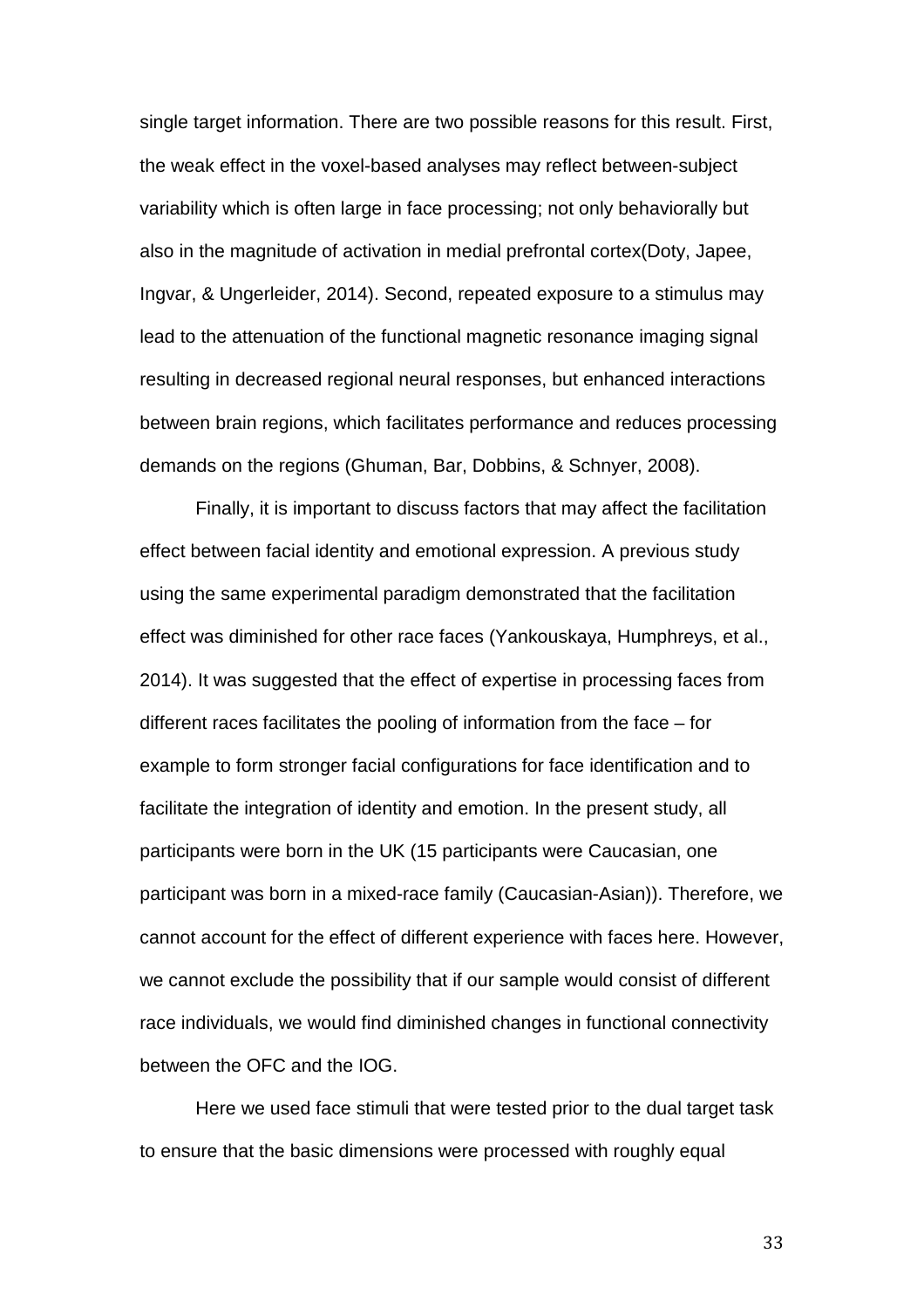efficiency (Yankouskaya et al., 2012). The discriminability of emotional expression and identity information of faces was assessed by measuring RTs for judgements, whether pairs of faces varying in identity and emotional expression were physically identical or not. Using the tested stimuli set allows for tight control of experimental variables. However, whether the facilitation effect will be preserved in faces with different discriminability of personal and emotional cues is largely unknown. Although our pilot data with 18 participants and untested stimuli sets indicate that the facilitation effect occurs in 15 participants, a within-subject design is required to make a conclusion. *Conclusion*

The facilitation effect for processing identity and emotion in faces is supported by increased functional connectivity between the right OFC (BA 11/47) and extrastriate cortex (the IOG, BA 17/18). The OFC plays a crucial role in integrating target identity and emotional cues in faces by registering processing demands and changing functional connectivity with the IOG. *Directions for further research*

The results of the present study raise two important questions. First, it is still unclear whether the facilitation effect between identity and emotion in faces in patients is supported by the same neural mechanisms as in healthy individuals. For example, whether reducing bottom-up input to the OFC due to lesions in extrastriate cortex results in increased top-down modulation from the OFC. Second, it would be interesting to know to what extend the facilitation effects for faces and objects are supported by the same neural mechanisms. The results of the current study suggest that there are at least two functional differences. First, previous imaging studies on the RT-gain in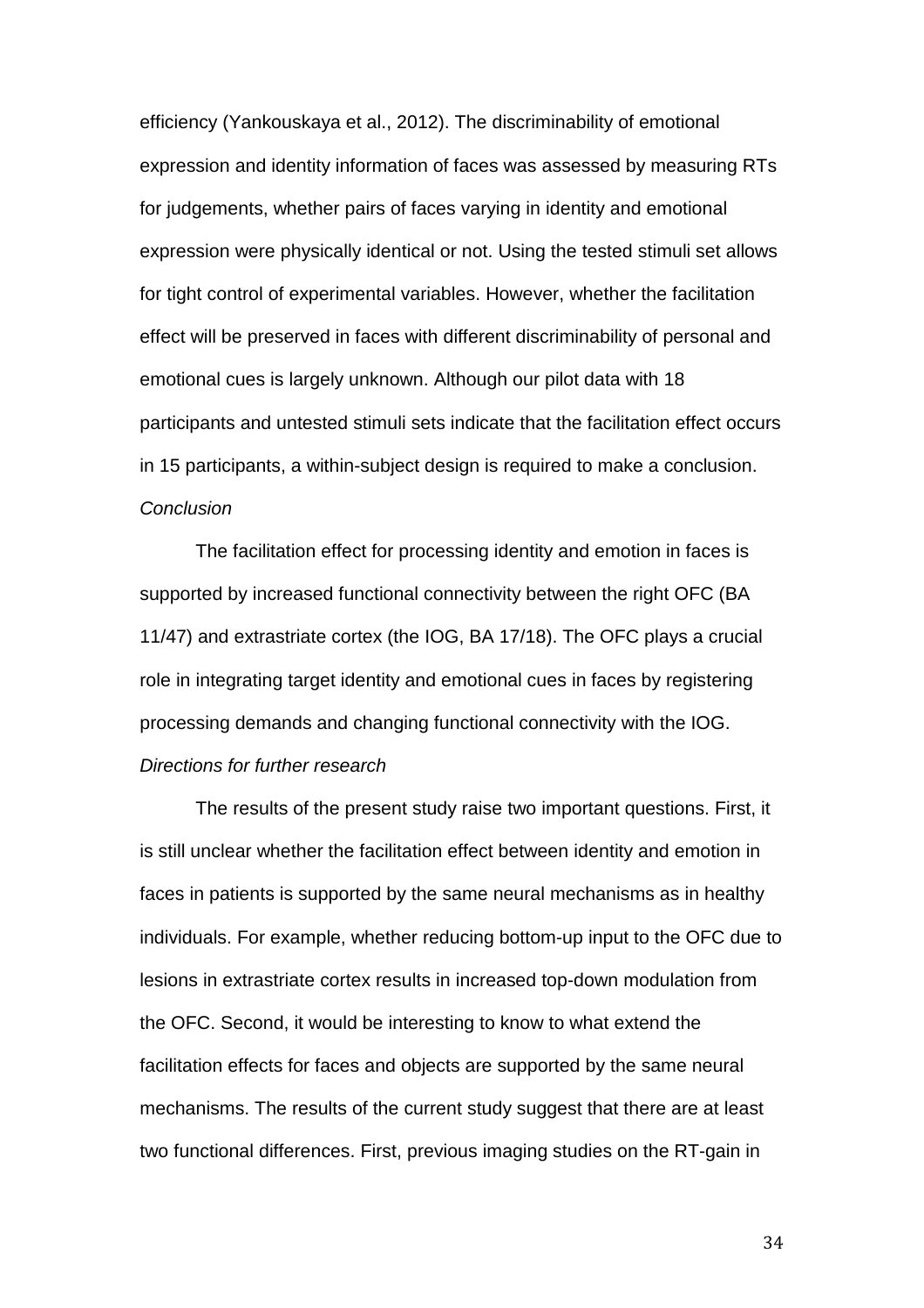simple objects reported that extrastriate BOLD responses occurred regardless of the magnitude of RT-gain, but recruitment of premotor and frontal brain areas was associated with an attenuated RT-gain (Schulte et al., 2006). Here, PCA connectivity scores in the r-OFC were positively correlated with processing efficiency, whereas the r-IOG showed a positive correlation with the magnitude of RT-gain. Second, our data showed that the enhanced processing of dual signals is supported by changes in functional connectivity between frontal and visual areas. In contrast, multidimentional information in object processing showed a regional specificity (e.g., the TPJ). This may indicate different mechanisms employed by the brain for the integration of the multidimensional information present in human faces compared to more simple objects. Further examination of this issue will contribute to the debate about modularity in face recognition.

# **Acknowledgements**

The work was supported by grants from the European Research Council (Pepe: 323883, 2013) to Professor Glyn Humphreys

# References

- Altieri, N., & Townsend, J.T. (2011). An Assessment of behavioural dynamic information processing measures in audiovisual speech perception. Frontiers in Psychology, 2, 238, doi: 10.3389/fpsyg.2011.00238
- Bach, D. R., Schmidt-Daffy, M., & Dolan, R. J. (2014). Facial expression influences face identity recognition during the attentional blink. *Emotion, 14*(6), 1007-1013. doi:10.1037/a0037945
- Bar, M. (2003). A cortical mechanism for triggering top-down facilitation in visual object recognition. *Journal of Cognitive Neuroscience, 15*(4), 600-609. doi:10.1162/089892903321662976
- Bar, M., Kassam, K. S., Ghuman, A. S., Boshyan, J., Schmid, A. M., Dale, A. M., . . . Halgren, E. (2006). Top-down facilitation of visual recognition. *Proceedings of the National Academy of Sciences of the United States of America, 103*(2), 449-454. doi:10.1073/pnas.0507062103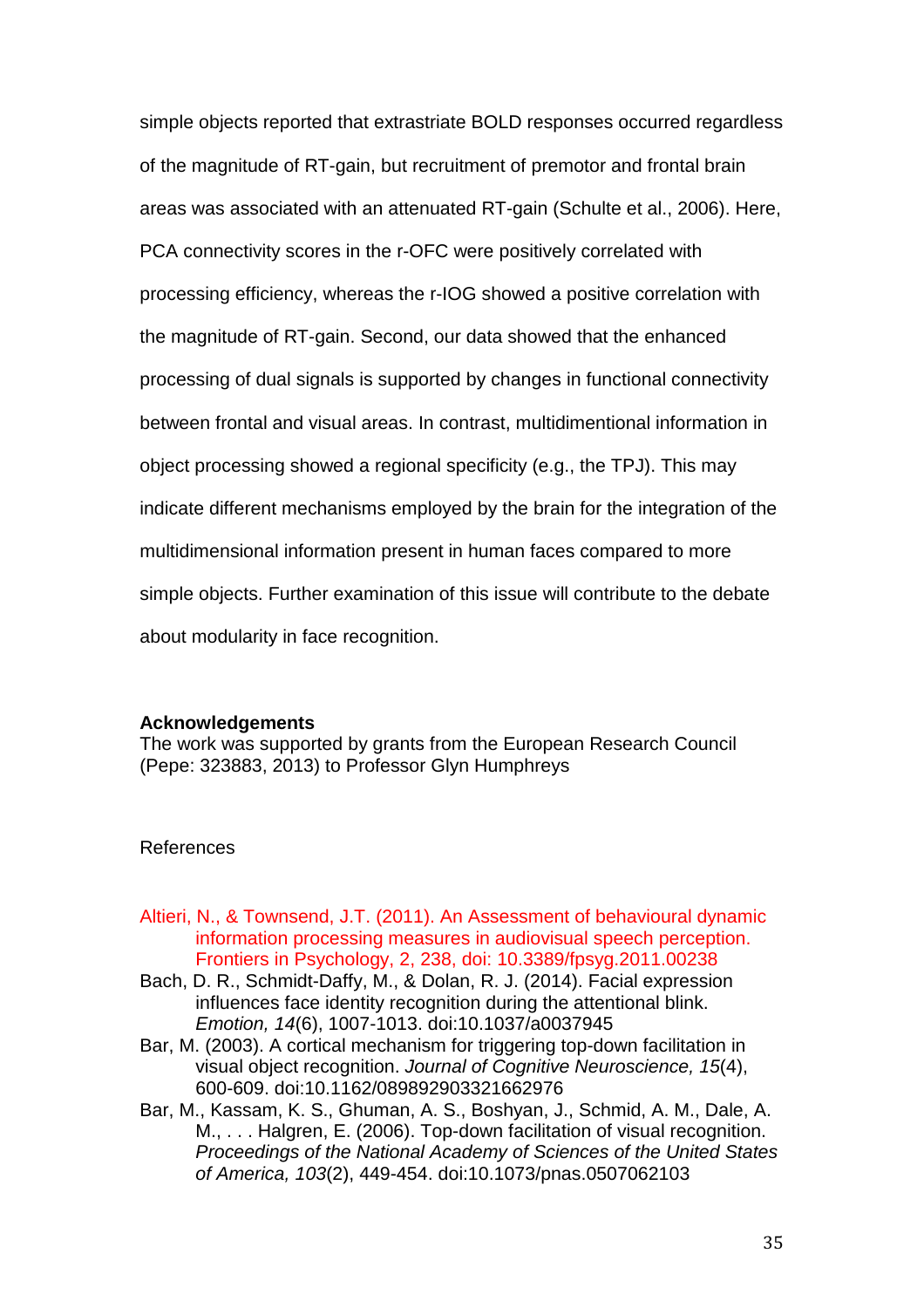- Beaty, R. E., Benedek, M., Kaufman, S. B., & Silvia, P. J. (2015). Default and Executive Network Coupling Supports Creative Idea Production. *Scientific Report, 5*, 10964. doi:10.1038/srep10964
- Biederman, & Checkosky. (1970). Processing redundant information. *Journal of Experimental Psychology: General, 83*, 486–490.
- Bruce, V., & Young, A. (1986). Understanding face recognition. *British journal of Psychology, 77 ( Pt 3)*, 305-327.
- Chaumon, M., Kveraga, K., Barrett, L. F., & Bar, M. (2014). Visual predictions in the orbitofrontal cortex rely on associative content. *Cerebral Cortex, 24*(11), 2899-2907. doi:10.1093/cercor/bht146
- Costello, A. B., & Osborne, J. W. (2005). Best Practices in Exploratory Factor Analysis: Four Recommendations for Getting the Most From Your Analysis. *Practical Assessment, Research & Evaluation, 10*(7).
- D'Argembeau, A., & Van der Linden, M. (2011). Influence of facial expression on memory for facial identity: effects of visual features or emotional meaning? *Emotion, 11*(1), 199-202. doi:10.1037/a0022592
- de Gelder, B., Frissen, I., Barton, J., & Hadjikhani, N. (2003). A modulatory role for facial expressions in prosopagnosia. *Proceedings of the National Academy of Sciences of the United States of America, 100*(22), 13105-13110. doi:10.1073/pnas.1735530100
- Deichmann, R., Gottfried, J. A., Hutton, C., & Turner, R. (2003). Optimized EPI for fMRI studies of the orbitofrontal cortex. *Neuroimage, 19*(2 Pt 1), 430-441.
- Doty, T. J., Japee, S., Ingvar, M., & Ungerleider, L. G. (2014). Intersubject variability in fearful face processing: the link between behavior and neural activation. *Cognitive and Affective Behavioural Neuroscience, 14*(4), 1438-1453. doi:10.3758/s13415-014-0290-y
- Duchaine, B., & Yovel, G. (2015). A Revised Neural Framework for Face Processing. *The Annual Review of Vision Science, 1*, 393–416. doi:10.1146/annurev-vision-082114-035518
- Eidels, A., Houpt, J. W., Altieri, N., Pei, L., & Townsend, J. T. (2011). Nice Guys Finish Fast and Bad Guys Finish Last: Facilitatory vs. Inhibitory Interaction in Parallel Systems. *J Math Psychol, 55*(2), 176-190. doi:10.1016/j.jmp.2010.11.003
- Eidels, A., Townsend, J. T., Hughes, H. C., & Perry, L. A. (2015a). Erratum to: Evaluating perceptual integration: uniting response-time and accuracybased methodologies. *Attention, Perception & Psychophysics, 77*(1), 369. doi:10.3758/s13414-014-0808-y
- Eidels, A., Townsend, J. T., Hughes, H. C., & Perry, L. A. (2015b). Evaluating perceptual integration: uniting response-time- and accuracy-based methodologies. *Attention, Perception & Psychophysics, 77*(2), 659-680. doi:10.3758/s13414-014-0788-y
- Ekman, P., & O'Sullivan, M. (1988). The role of context in interpreting facial expression: comment on Russell and Fehr (1987). *Journal of Experimental Psychology: General, 117*(1), 86-90.
- Fisher, K., Towler, J., & Eimer, M. (2016). Facial identity and facial expression are initially integrated at visual perceptual stages of face processing. *Neuropsychologia, 80*, 115-125. doi:10.1016/j.neuropsychologia.2015.11.011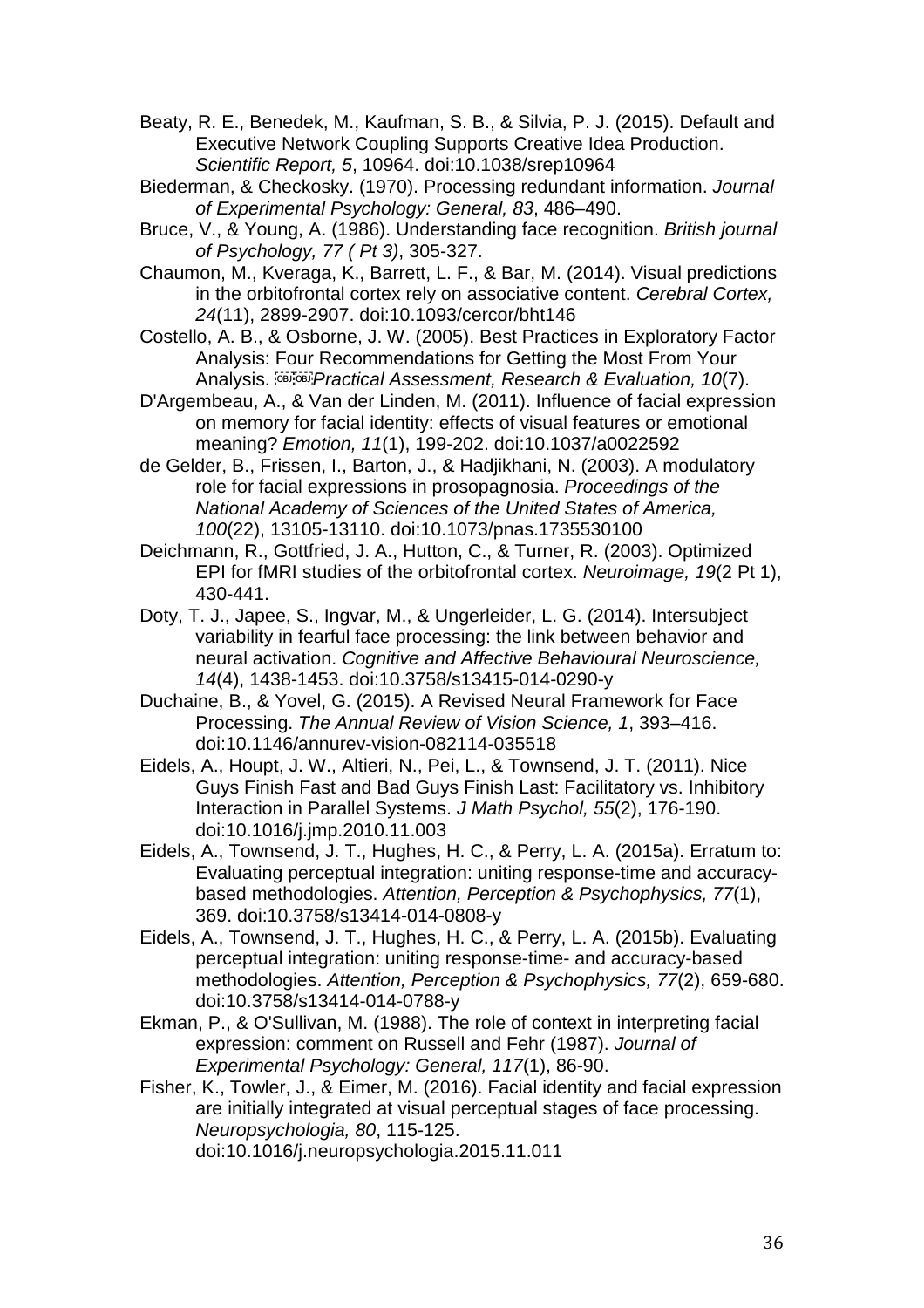- Fitousi, D. (2016). What's in a "face file"? Feature binding with facial identity, emotion, and gaze direction. *Psychological Research*, 1-18. doi:10.1007/s00426-016-0783-0
- Friston, K. J., Holmes, A. P., Price, C. J., Buchel, C., & Worsley, K. J. (1999). Multisubject fMRI studies and conjunction analyses. *Neuroimage, 10*(4), 385-396. doi:10.1006/nimg.1999.0484
- Friston, K. J., Holmes, A. P., & Worsley, K. J. (1999). How many subjects constitute a study? *Neuroimage, 10*(1), 1-5. doi:10.1006/nimg.1999.0439
- Ganel, T., Goshen-Gottstein, Y., & Ganel, T. (2004). Effects of familiarity on the perceptual integrality of the identity and expression of faces: the parallel-route hypothesis revisited. *Journal of Experimenta Psychology: Human Perception & Performance, 30*(3), 583-597. doi:10.1037/0096- 1523.30.3.583
- Ghuman, A. S., Bar, M., Dobbins, I. G., & Schnyer, D. M. (2008). The effects of priming on frontal-temporal communication. *Proceedings of the National Academy of Sciences of the United States of America, 105*(24), 8405-8409. doi:10.1073/pnas.0710674105
- Hair, J. F. J., Anderson, R. E., Tatham, R. L., & Black, W. C. (1998). *Multivariate Data Analysis*: Upper Saddle River, NJ: Prentice Hall.
- Haxby, J. V., Gobbini, M. I., Furey, M. L., Ishai, A., Schouten, J. L., & Pietrini, P. (2001). Distributed and overlapping representations of faces and objects in ventral temporal cortex. *Science, 293*(5539), 2425-2430. doi:10.1126/science.1063736
- Haxby, J. V., Hoffman, E. A., & Gobbini, M. I. (2000). The distributed human neural system for face perception. *Trends in Cognitive Science, 4*(6), 223-233.
- Hoffman, E. A., & Haxby, J. V. (2000). Distinct representations of eye gaze and identity in the distributed human neural system for face perception. *Nature Neuroscience, 3*(1), 80-84. doi:10.1038/71152
- Hugenschmidt, C. E., Hayasaka, S., Peiffer, A. M., & Laurienti, P. J. (2010). Applying capacity analyses to psychophysical evaluation of multisensory interactions. *Information Fusion, 11*(1), 12-20. doi:10.1016/j.inffus.2009.04.004
- Hutton, C., Bork, A., Josephs, O., Deichmann, R., Ashburner, J., & Turner, R. (2002). Image distortion correction in fMRI: A quantitative evaluation. *Neuroimage, 16*, 217–240.
- Iacoboni, M., & Zaidel, E. (2003). Interhemispheric visuo-motor integration in humans: the effect of redundant targets. *Eur J Neurosci, 17*(9), 1981- 1986.
- Ishai, A. (2008). Let's face it: it's a cortical network. *Neuroimage, 40*(2), 415- 419. doi:10.1016/j.neuroimage.2007.10.040
- Ishai, A., Schmidt, C. F., & Boesiger, P. (2005). Face perception is mediated by a distributed cortical network. *Brain Research Bulletin, 67*(1-2), 87- 93. Retrieved from<http://www.ncbi.nlm.nih.gov/pubmed/16140166> doi:10.1016/j.brainresbull.2005.05.027
- Jiang, Y. V., Kwon, M. Y., Shim, W. M., & Won, B. Y. (2010). Redundancy effects in the perception and memory of visual objects. *Visual Cognititon, 18*, 1233-1252. doi[:http://dx.doi.org/10.1080/13506281003791074](http://dx.doi.org/10.1080/13506281003791074)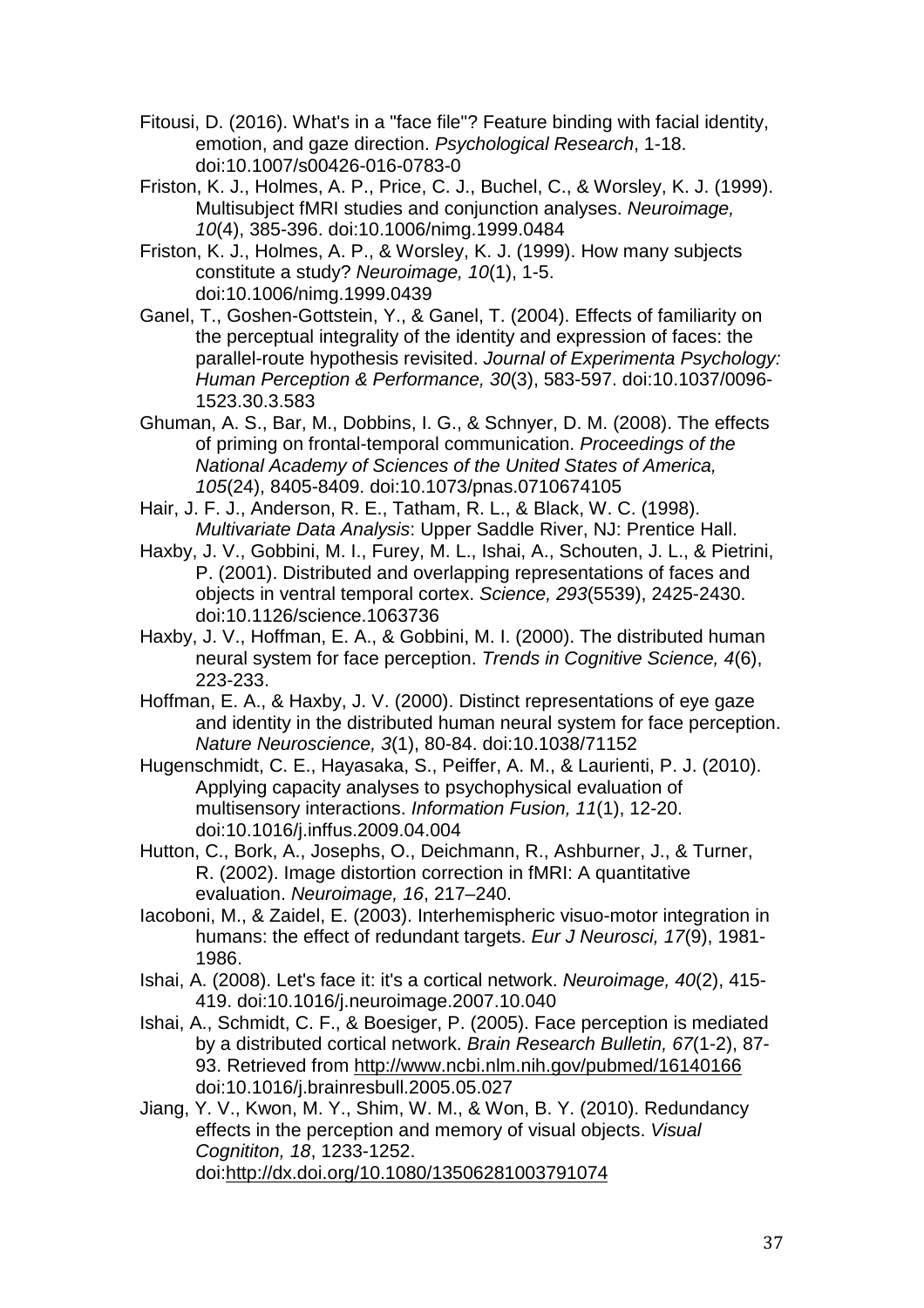- Johnson, M. H., Senju, A., & Tomalski, P. (2015). The two-process theory of face processing: modifications based on two decades of data from infants and adults. *Neuroscience & Biobehavioural Review, 50*, 169- 179. doi:10.1016/j.neubiorev.2014.10.009
- Levy, Y., & Bentin, S. (2008). Interactive processes in matching identity and expressions of unfamiliar faces: evidence for mutual facilitation effects. *Perception, 37*(6), 915-930.
- Li, J., Liu, J., Liang, J., Zhang, H., Zhao, J., Rieth, C. A., . . . Lee, K. (2010). Effective connectivities of cortical regions for top-down face processing: a dynamic causal modeling study. *Brain Research, 1340*, 40-51. doi:10.1016/j.brainres.2010.04.044
- Liu, C. H., Chen, W., & Ward, J. (2014). Remembering faces with emotional expressions. *Frontiers in Psycholology, 5*, 1439. doi:10.3389/fpsyg.2014.01439
- Martens, U., Leuthold, H., & Schweinberger, S. R. (2010). Parallel processing in face perception. *Journal of Experimental Psychology: Human Perception & Performance, 36*(1), 103-121. doi:10.1037/a0017167
- Martino, J., Brogna, C., Robles, S. G., Vergani, F., & Duffau, H. (2010). Anatomic dissection of the inferior fronto-occipital fasciculus revisited in the lights of brain stimulation data. *Cortex, 46*(5), 691-699. doi:10.1016/j.cortex.2009.07.015
- Maylor, E. A., & Lavie, N. (1998). The influence of perceptual load on age differences in selective attention. *Psychology of Aging, 13*(4), 563-573.
- Miller, J. (1982). Divided attention: evidence for coactivation with redundant signals. *Cognitive Psychology, 14*(2), 247-279. Retrieved from <http://www.ncbi.nlm.nih.gov/pubmed/7083803>
- Miniussi, C., Girelli, M., & Marzi, C. A. (1998). Neural site of the redundant target effect electrophysiological evidence. *J Cogn Neurosci, 10*(2), 216-230.
- Mooshagian, E., Kaplan, J., Zaidel, E., & Iacoboni, M. (2008). Fast visuomotor processing of redundant targets: the role of the right temporo-parietal junction. *PLoS One, 3*(6), e2348. doi:10.1371/journal.pone.0002348
- Mordkoff, J. T., & Miller, J. (1993). Redundancy gains and coactivation with two different targets: the problem of target preferences and the effects of display frequency. *Perception & Psychophysics, 53*(5), 527-535. Retrieved from<http://www.ncbi.nlm.nih.gov/pubmed/8332422>
- Mordkoff, J. T., & Yantis, S. (1991). An interactive race model of divided attention. *J Exp Psychol Hum Percept Perform, 17*(2), 520-538. Retrieved from<http://www.ncbi.nlm.nih.gov/pubmed/1830090>
- Murray, M. M., Foxe, J. J., Higgins, B. A., Javitt, D. C., & Schroeder, C. E. (2001). Visuo-spatial neural response interactions in early cortical processing during a simple reaction time task: a high-density electrical mapping study. *Neuropsychologia, 39*(8), 828-844.
- Nagy, K., Greenlee, M. W., & Kovacs, G. (2012). The lateral occipital cortex in the face perception network: an effective connectivity study. *Frontiers in Psychology, 3*, 141. doi:10.3389/fpsyg.2012.00141
- O'Callaghan, C., Kveraga, K., Shine, J. M., Adams, R. B., Jr., & Bar, M. (2017). Predictions penetrate perception: Converging insights from brain, behaviour and disorder. *Consciousness and Cognition, 47*, 63- 74. doi:10.1016/j.concog.2016.05.003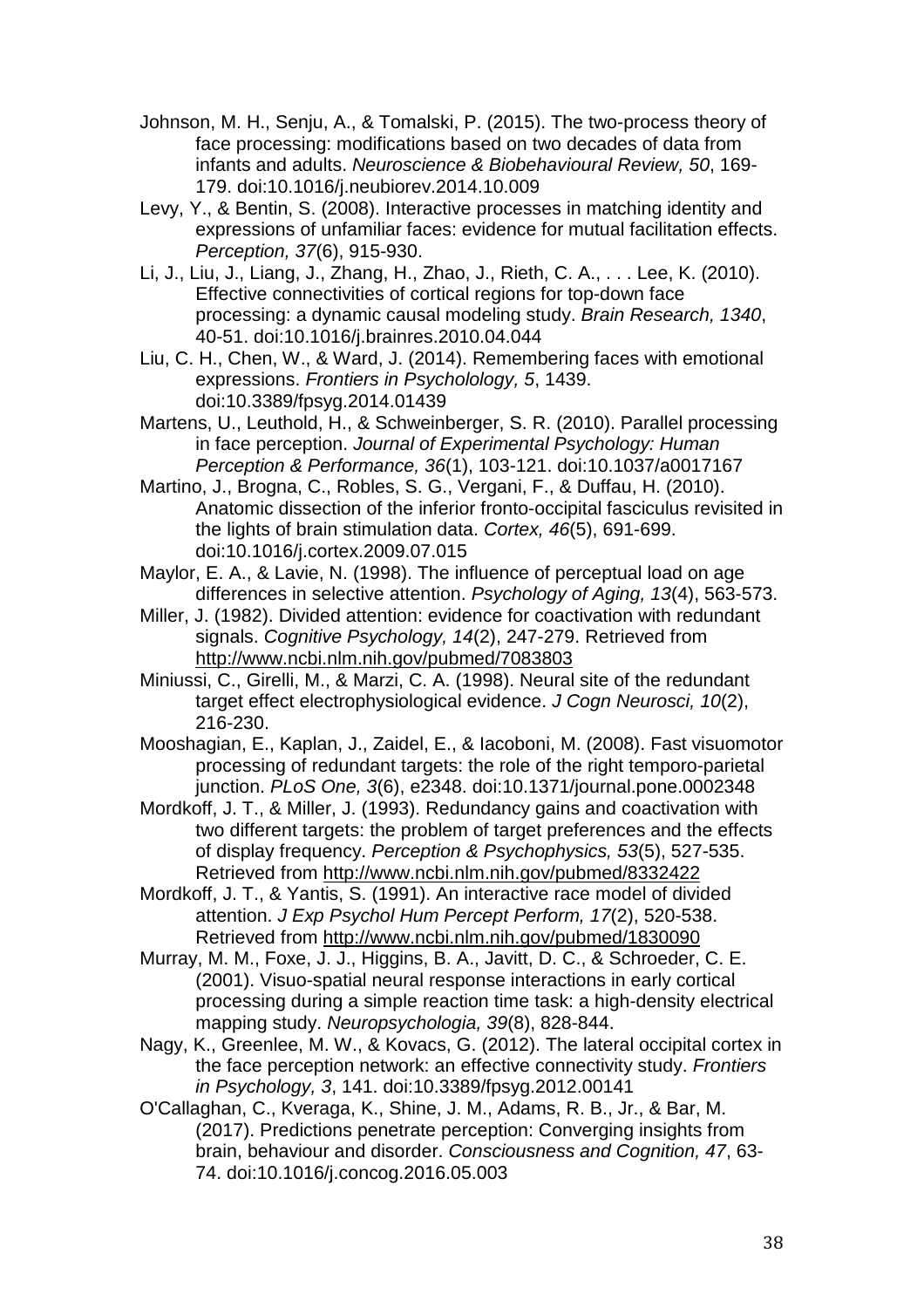- Pitcher, D., Walsh, V., & Duchaine, B. (2011). The role of the occipital face area in the cortical face perception network. *Experimental Brain Research, 209*(4), 481-493. doi:10.1007/s00221-011-2579-1
- Rolls, E. T. (2008). Face processing in different brain areas, and critical band masking. *Journal of Neuropsychology, 2*(Pt 2), 325-360.
- Rolls, E. T., Critchley, H. D., Browning, A. S., & Inoue, K. (2006). Faceselective and auditory neurons in the primate orbitofrontal cortex. *Experimental Brain Research, 170*(1), 74-87. doi:10.1007/s00221-005- 0191-y
- Roser, M., & Corballis, M. C. (2003). Interhemispheric neural summation in the split brain: effects of stimulus colour and task. *Neuropsychologia, 41*(7), 830-846.
- Rossion, B., Caldara, R., Seghier, M., Schuller, A. M., Lazeyras, F., & Mayer, E. (2003). A network of occipito-temporal face-sensitive areas besides the right middle fusiform gyrus is necessary for normal face processing. *Brain, 126*(Pt 11), 2381-2395. doi:10.1093/brain/awg241
- Rotshtein, P., Henson, R. N., Treves, A., Driver, J., & Dolan, R. J. (2005). Morphing Marilyn into Maggie dissociates physical and identity face representations in the brain. *Nature Neuroscience, 8*(1), 107-113. doi:10.1038/nn1370
- Saron, C. D., Schroeder, C. E., Foxe, J. J., & Vaughan, H. G., Jr. (2001). Visual activation of frontal cortex: segregation from occipital activity. *Brain Research. Cognitive Brain Research, 12*(1), 75-88.
- Schulte, T., Chen, S. H., Muller-Oehring, E. M., Adalsteinsson, E., Pfefferbaum, A., & Sullivan, E. V. (2006). fMRI evidence for individual differences in premotor modulation of extrastriatal visual-perceptual processing of redundant targets. *Neuroimage, 30*(3), 973-982. doi:10.1016/j.neuroimage.2005.10.023
- Shim, W. M., Jiang, Y. V., & Kanwisher, N. (2013). Redundancy gains in retinotopic cortex. *Journal of Neurophysiology, 110*(9), 2227-2235. doi:10.1152/jn.00175.2013
- Silbert, N. H., Townsend, J. T., & Lentz, J. J. (2009). Independence and separability in the perception of complex nonspeech sounds. *Attention, Perception, & Psychophysics, 71*(8), 1900-1915. doi:10.3758/APP.71.8.1900
- Soto, F. A., Vucovich, L., Musgrave, R., & Ashby, F. G. (2015). General recognition theory with individual differences: a new method for examining perceptual and decisional interactions with an application to face perception. *Psychonomic Bulletin and Review, 22*(1), 88-111. doi:10.3758/s13423-014-0661-y
- Summerfield, C., Greene, M., Wager, T., Egner, T., Hirsch, J., & Mangels, J. (2006). Neocortical connectivity during episodic memory formation. *PLoS Biol, 4*(5), e128. doi:10.1371/journal.pbio.0040128
- Swallow, K. M., Braver, T. S., Snyder, A. Z., Speer, N. K., & Zacks, J. M. (2003). Reliability of functional localization using fMRI. *Neuroimage, 20*(3), 1561-1577.
- Sweeny, T. D., Haroz, S., & Whitney, D. (2013). Perceiving group behavior: sensitive ensemble coding mechanisms for biological motion of human crowds. *Journal of Experimental Psychology. Human Perception & Performance, 39*(2), 329-337. doi:10.1037/a0028712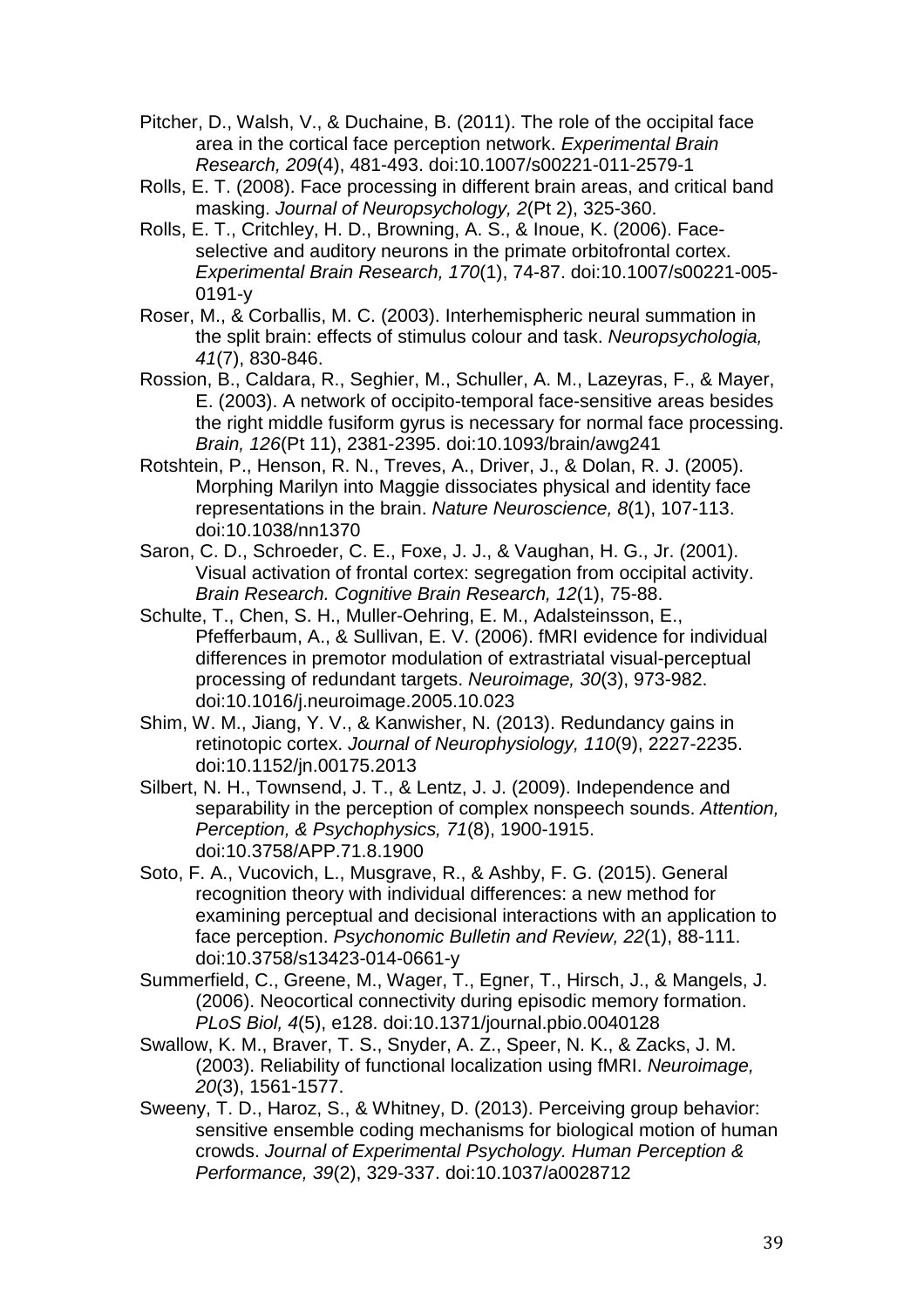Thompson, W. H., & Fransson, P. (2016). On Stabilizing the Variance of Dynamic Functional Brain Connectivity Time Series. *Brain Connectivity, 6*(10), 735-746. doi:10.1089/brain.2016.0454

Tottenham, N., Tanaka, J. W., Leon, A. C., McCarry, T., Nurse, M., Hare, T. A., . . . Nelson, C. (2009). The NimStim set of facial expressions: judgments from untrained research participants. *Psychiatry Research, 168*(3), 242-249. doi:10.1016/j.psychres.2008.05.006

Townsend, J. T., & Eidels, A. (2011). Workload capacity spaces: a unified methodology for response time measures of efficiency as workload is varied. *Psychon Bul & Rev, 18*(4), 659-681. doi:10.3758/s13423-011- 0106-9

Townsend, J. T., Fific, M., & Neufeld, R. W. J. (2007). Assessment of mental architecture in clinical/cognitive research. In R. R. B. T. A. Treat, & T. B. Baker (Ed.), *Psychological clinical science: papers in honor of richard m. mcfall* (pp. 223–258). New York: Psychology Press.

Townsend, J. T., & Wenger, M. J. (2004). A theory of interactive parallel processing: new capacity measures and predictions for a response time inequality series. *Psychological Review, 111*(4), 1003-1035. doi:10.1037/0033-295X.111.4.1003

Troiani, V., Dougherty, C. C., Michael, A. M., & Olson, I. R. (2016). Characterization of Face-Selective Patches in Orbitofrontal Cortex. *Frontiers in Human Neuroscience, 10*, 279. doi:10.3389/fnhum.2016.00279

Van den Stock, J., & de Gelder, B. (2012). Emotional information in body and background hampers recognition memory for faces. *Neurobiology of Learning and Memory, 97*(3), 321-325. doi:10.1016/j.nlm.2012.01.007

Weiner, K. S., & Grill-Spector, K. (2013). Neural representations of faces and limbs neighbor in human high-level visual cortex: evidence for a new organization principle. *Psychological Research, 77*(1), 74-97. doi:10.1007/s00426-011-0392-x

Whitfield-Gabrieli, S., Ghosh, S. S., Nieto-Castanon, A., Saygin, Z., Doehrmann, O., Chai, X. J., . . . Gabrieli, J. D. (2016). Brain connectomics predict response to treatment in social anxiety disorder. *Molecular Psychiatry, 21*(5), 680-685. doi:10.1038/mp.2015.109

Whitfield-Gabrieli, S., & Nieto-Castanon, A. (2012). Conn: a functional connectivity toolbox for correlated and anticorrelated brain networks. *Brain Connectivity, 2*(3), 125-141. doi:10.1089/brain.2012.0073

Wu, Q., Chang, C. F., Xi, S., Huang, I. W., Liu, Z., Juan, C. H., . . . Fan, J. (2015). A critical role of temporoparietal junction in the integration of top-down and bottom-up attentional control. *Human Brain Mapping, 36*(11), 4317-4333. doi:10.1002/hbm.22919

Yankouskaya, A., Booth, D. A., & Humphreys, G. (2012). Interactions between facial emotion and identity in face processing: Evidence based on redundancy gains. *Attention, Perception & Psychophysics*. Retrieved from<http://www.ncbi.nlm.nih.gov/pubmed/22814949> doi:10.3758/s13414-012-0345-5

Yankouskaya, A., Humphreys, G. W., & Rotshtein, P. (2014). Differential interactions between identity and emotional expression in own and other-race faces: effects of familiarity revealed through redundancy